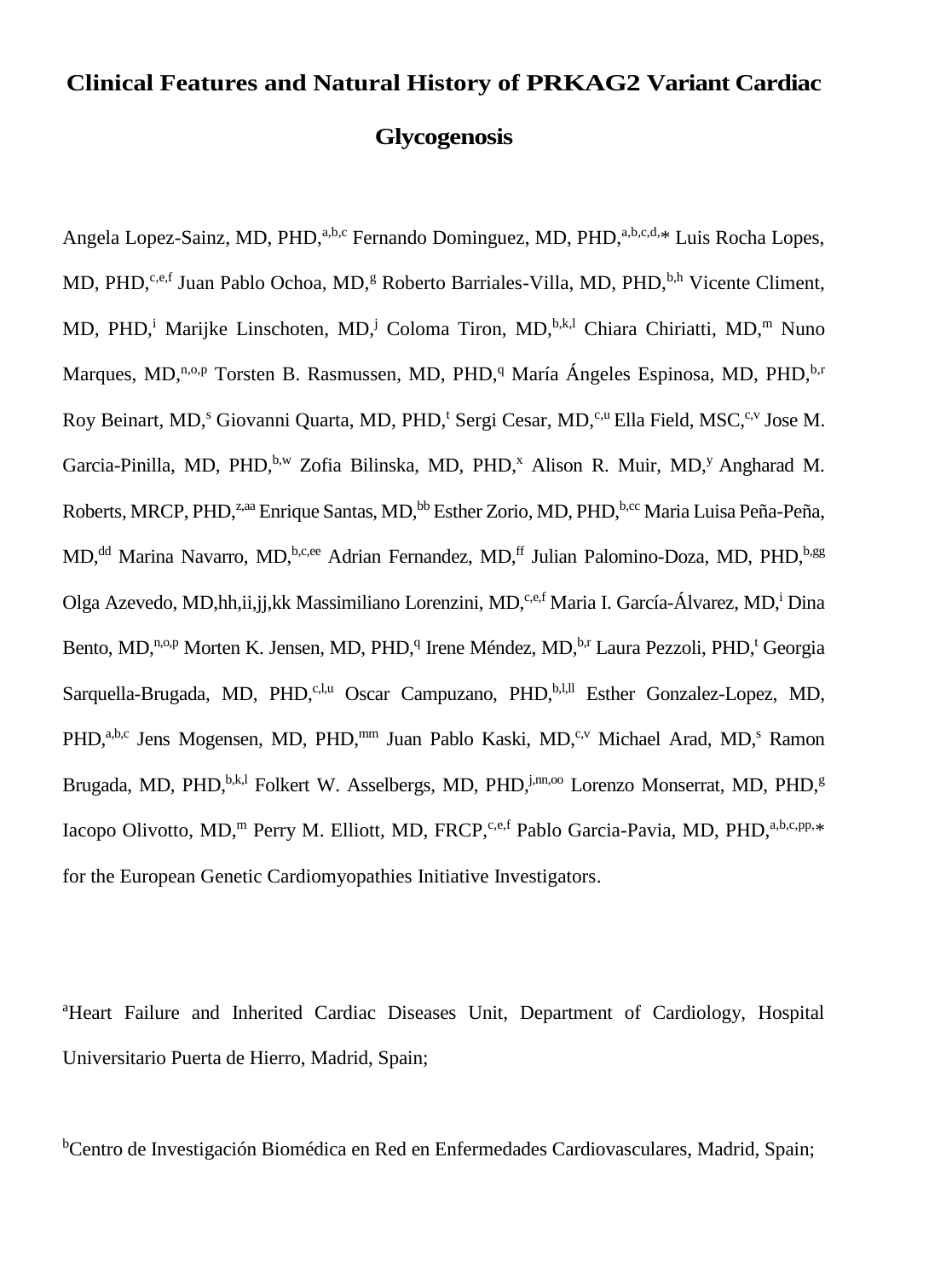<sup>c</sup>European Reference Network for Rare and Low Prevalence Complex Diseases of the Heart;

<sup>d</sup>Myocardial Biology Program, Centro Nacional de Investigaciones Cardiovasculares, Madrid, Spain;

<sup>e</sup>Barts Heart Centre, St. Bartholomew's Hospital, Barts Health NHS Trust, London, United Kingdom;

<sup>f</sup>Centre for Heart Muscle Disease, Institute of Cardiovascular Science, University College London, London, United Kingdom;

<sup>g</sup>Cardiology Department, Health in Code, A Coruña, Spain;

hInherited Cardiovascular Diseases Unit, Cardiology Service, Complexo Hospitalario Universitario de A Coruña, Servizo Galego de Saúde, Instituto de Investigación Biomédica de A Coruña, Universidade da Coruña, A Coruña, Spain;

<sup>i</sup>Cardiology Department, Hospital General Universitario de Alicante, Institute of Health and Biomedical Research, Alicante, Spain;

<sup>j</sup>Department of Cardiology, Division of Heart & Lungs, University Medical Center Utrecht, Utrecht University, Utrecht, the Netherlands;

k Inherited Cardiac Diseases Unit, Department of Cardiology, Hospital Universitari Dr. Josep Trueta, Girona, Spain;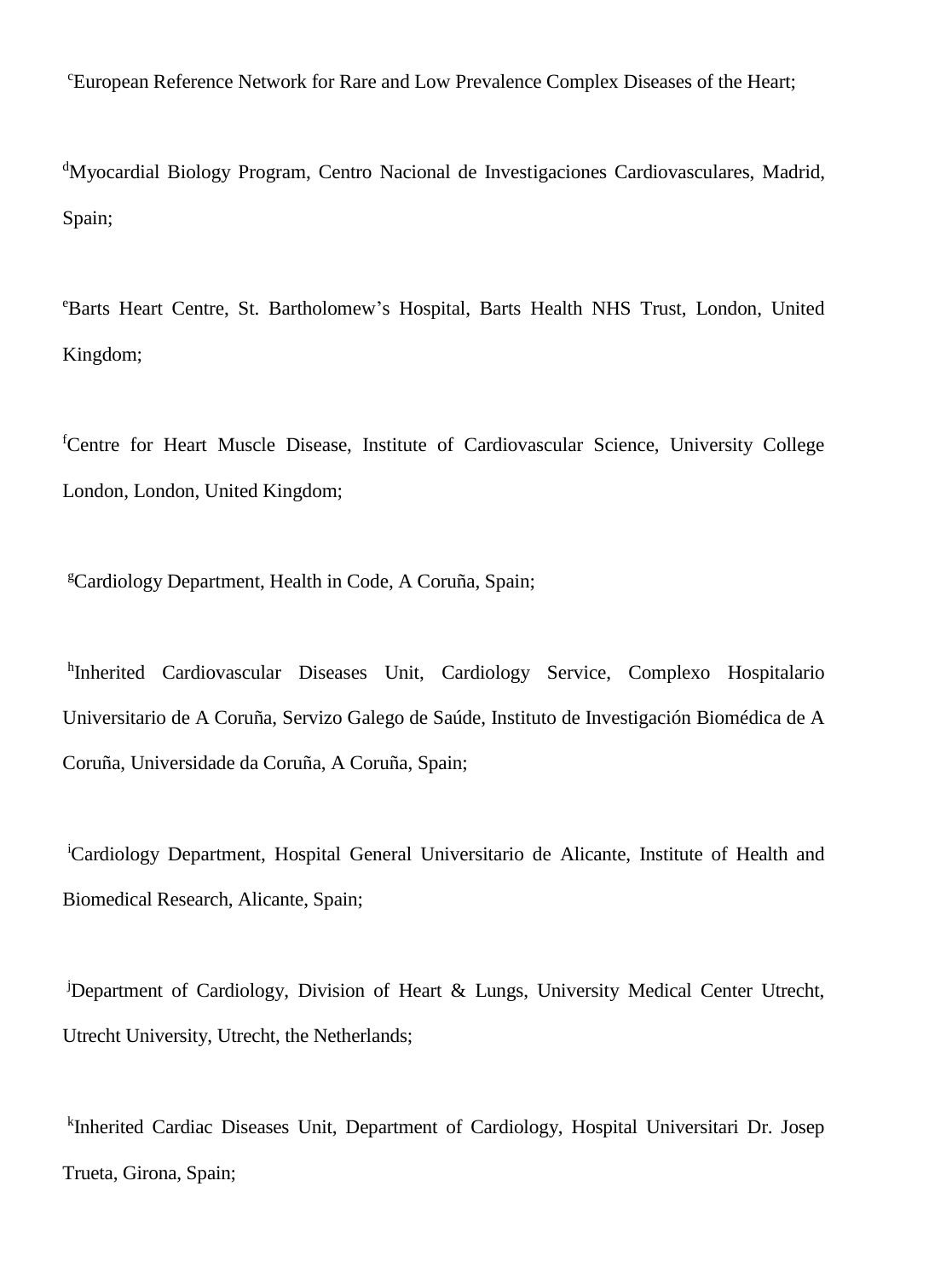<sup>1</sup>Medical Science Department, School of Medicine, University of Girona, Girona, Spain;

<sup>m</sup>Cardiomyopathy Unit, Careggi University Hospital, Florence, Italy;

<sup>n</sup>Algarve Biomedical Center, Faro, Portugal;

<sup>o</sup>Hospital Universitário do Algarve, Faro, Portugal;

PBiomedical and Medicine Department, University of Algarve, Faro, Portugal;

<sup>q</sup>Department of Cardiology, Aarhus University Hospital, Aarhus, Denmark;

<sup>r</sup>Department of Cardiology, Hospital General Universitario Gregorio Marañón, Madrid, Spain;

<sup>s</sup>Leviev Heart Center, Sheba Medical Center and The Sackler Faculty of Medicine, Tel Aviv University, Tel Aviv, Israel;

<sup>t</sup>ASST Papa Giovanni XXIII, Bergamo, Italy;

<sup>u</sup>Arrhythmia, Inherited Cardiac Diseases and Sudden Death Unit, Pediatric Cardiology Department, Hospital Sant Joan de Déu, Universitat de Barcelona, Barcelona, Spain;

<sup>v</sup>Centre for Inherited Cardiovascular Diseases, Great Ormond Street Hospital and UCL Institute of Cardiovascular Science, London, United Kingdom;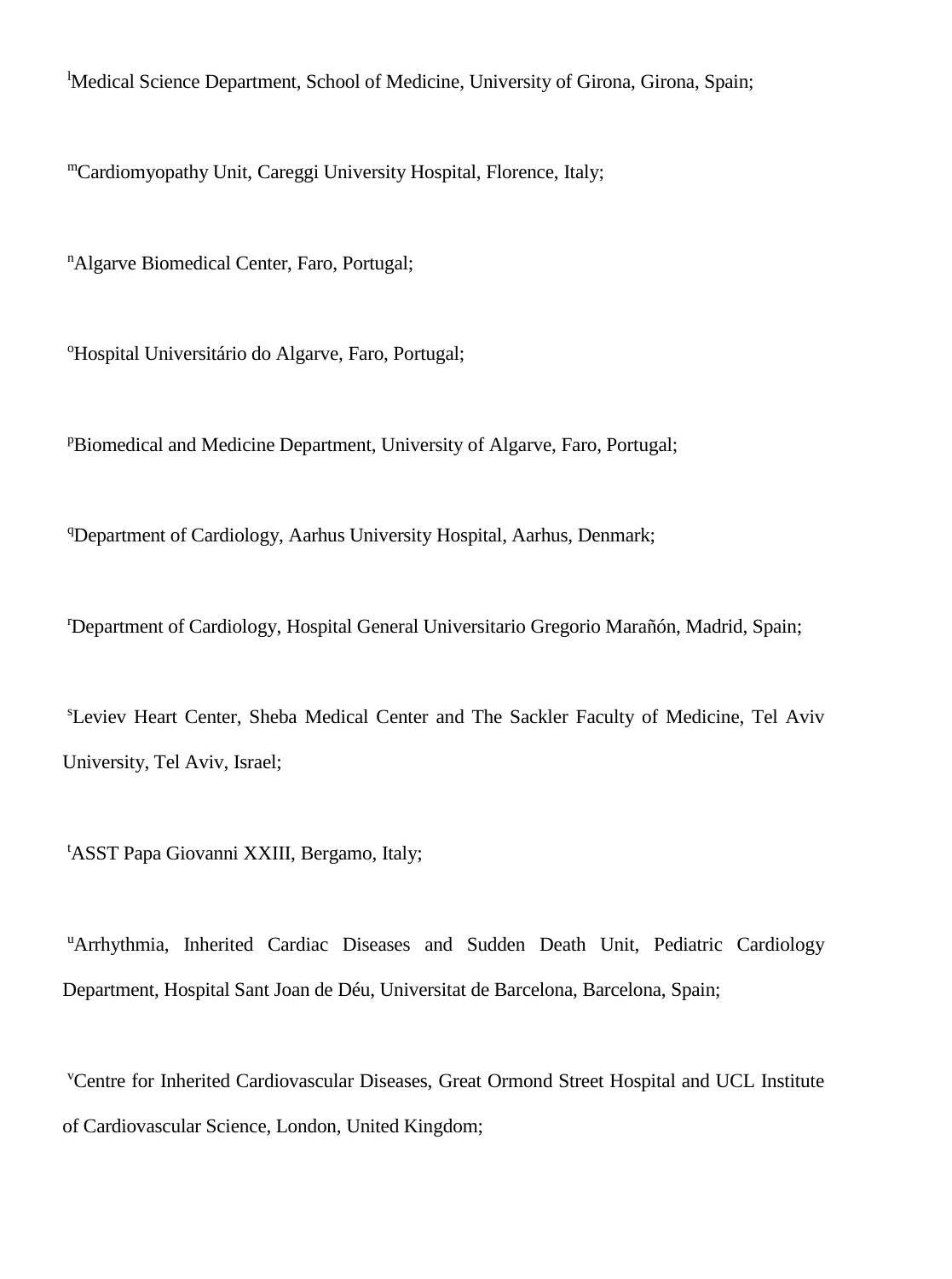<sup>w</sup>Heart Failure and Familial Cardiomyopathies Unit, Cardiology Department, Hospital Universitario Virgen de la Victoria, IBIMA, Malaga, Spain;

<sup>x</sup>Unit for Screening Studies in Inherited Cardiovascular Diseases, The Cardinal Stefan Wyszynski Institute of Cardiology, Warsaw, Poland;

<sup>y</sup>Northern Ireland Inherited Cardiac Conditions Service, Belfast Health and Social Care Trust, Belfast, United Kingdom;

<sup>z</sup>National Heart and Lung Institute, Imperial College London, London, United Kingdom; <sup>aa</sup>Cardiovascular Research Centre, Royal Brompton and Harefield NHS Foundation Trust London, London, United Kingdom;

bbDepartment of Cardiology, Hospital Clínico Universitario de Valencia, INCLIVA, Valencia, Spain;

ccInherited Cardiac Diseases and Sudden Death Unit, Department of Cardiology, Hospital Universitario y Politécnico La Fe, Instituto de Investigación Sanitaria La Fe, Valencia, Spain;

ddInherited Cardiac Diseases and Cardiac Imaging Unit, Department of Cardiology, Hospital Universitario Virgen del Rocío, Seville, Spain;

eeDepartment of Cardiology, Hospital Universitario Virgen de la Arrixaca, Murcia, Spain;

ffDepartment of Ambulatory Cardiology, Favaloro Foundation University Hospital, Buenos Aires, Argentina;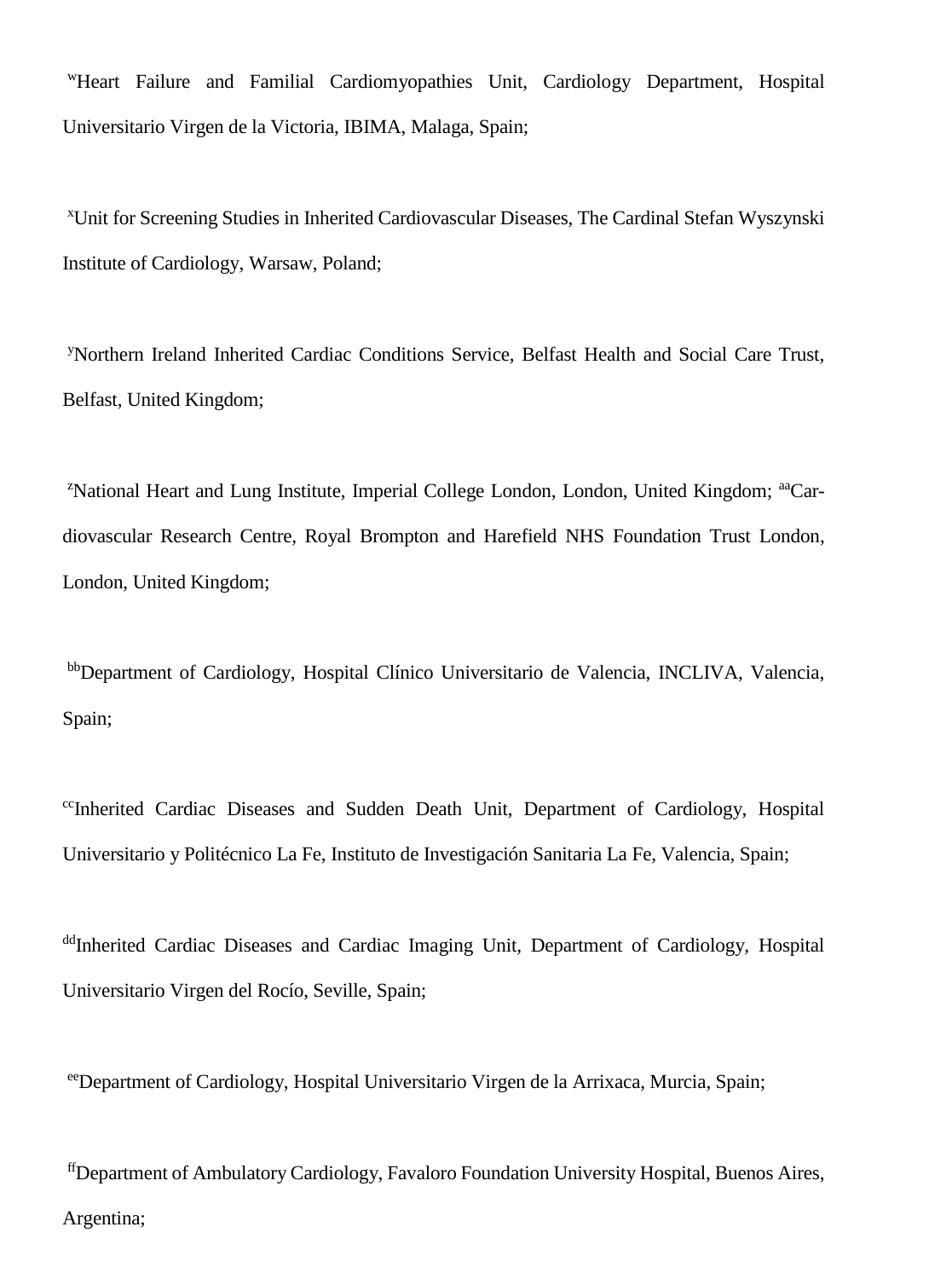<sup>gg</sup>Inherited Cardiac Diseases Unit, Cardiology Department, Hospital Universitario 12 de Octubre, Instituto de Investigación i+12, Madrid, Spain;

hhCardiology Department, Hospital Senhora da Oliveira, Guimarães, Portugal; <sup>ii</sup>European Reference Network on Hereditary Metabolic Disorders;

<sup>jj</sup>Life and Health Sciences Research Institute, School of Medicine, University of Minho, Braga, Portugal;

kkLife and Health Sciences Research Institute/3Bs PT Government Associate Laboratory, Braga/Guimarães, Portugal;

<sup>ll</sup>Biochemistry and Molecular Genetics Department, Hospital Clinic, University of Barcelona-IDIBAPS, Barcelona, Spain;

mmDepartment of Cardiology, Odense University Hospital, Odense, Denmark;

nnInstitute of Cardiovascular Science, Faculty of Population Health Sciences, University College London, London, United Kingdom;

<sup>oo</sup>Health Data Research UK and Institute of Health Informatics, University College London, London, United Kingdom; and the

ppUniversidad Francisco de Vitoria, Pozuelo de Alarcon, Spain.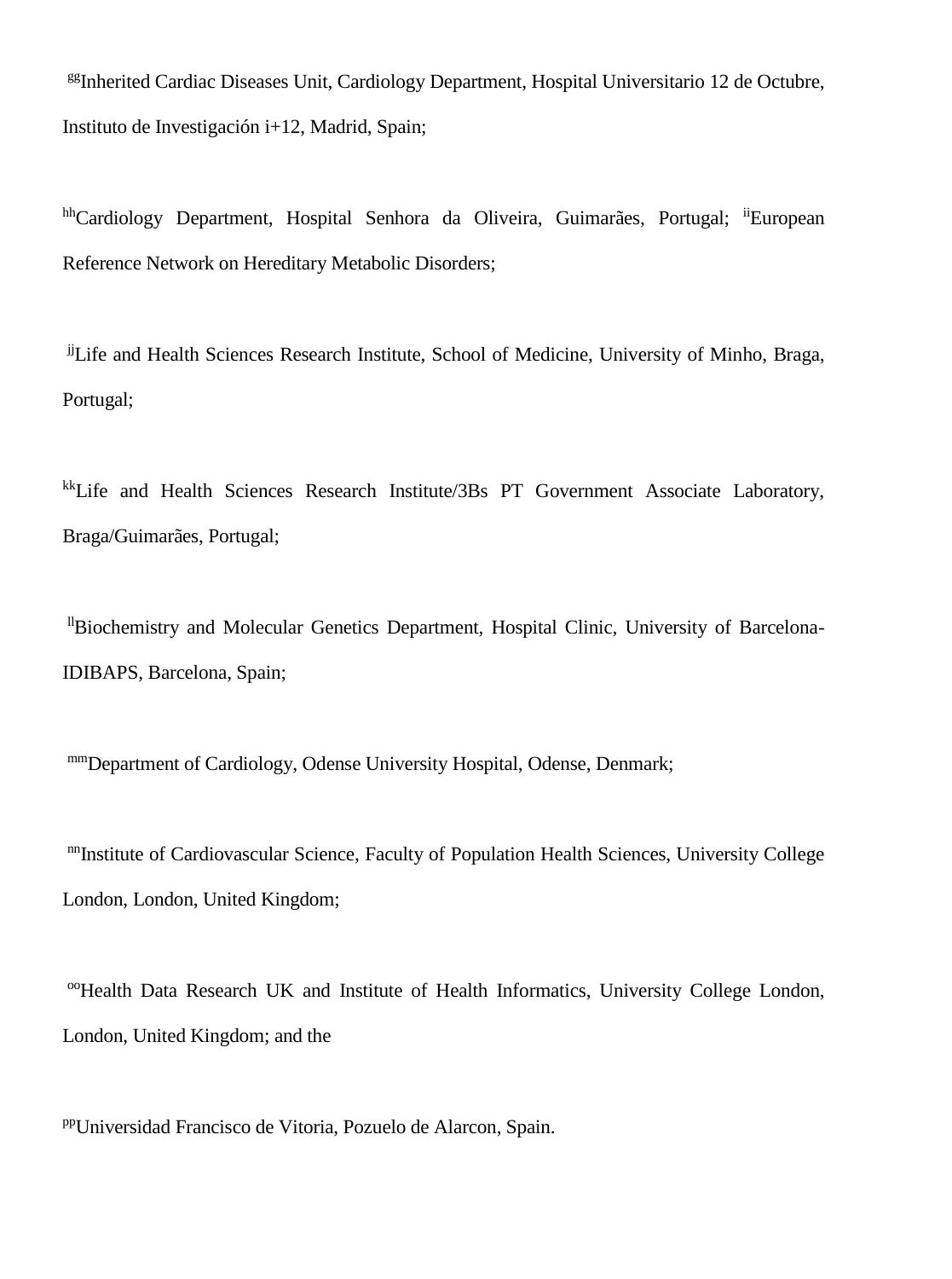\*Drs. Garcia-Pavia and Dominguez are joint corresponding authors. Heart Failure and Inherited Cardiac Diseases Unit, Department of Cardiology, Hospital Universitario Puerta de Hierro, Manuel de Falla, 2, 28222 Madrid, Spain. [E-mail: p](mailto:pablogpavia@yahoo.es.)ablogpavia@yahoo.es. OR fdominguezrodriguez@ [gmail.com.](http://gmail.com/) Twitter: @dr\_pavia, @fernidom.

This work was supported by grants from Instituto de Salud Carlos III (PI17/ 01941, AC16/0014, PI17/01690, PI18/01582 and PT17/0015/0043); ERA-CVD Joint Transnational Call 2016 (GENPROVIC) to Dr. Garcia-Pavia; the DETECTIN-HF project (ERA-CVD framework) to Dr. Bilinska; the Wellcome Trust (107469/Z/15/); the National Institute for Health Research (NIHR) Royal Brompton Cardiovascular Biomedical Research Unit; the NIHR Imperial Biomedical Research Centre; a Health Innovation Challenge Fund award from the Wellcome Trust and the Department of Health, United Kingdom (HICF-R6-373); the British Heart Foundation (SP/10/10/28431); Obra Social La Caixa Foundation (ID 100010434); and Fundacio Privada Daniel Bravo Andreu. Grants from Instituto de Salud Carlos III and the Spanish Ministry of Economy and Competitiveness are supported by Plan Estatal de I.D.I. 2013–2016, European Regional Development Fund ("A Way of Making Europe"). Dr. Lopes is a recipient of a Medical Research Council Clinical Academic Research Partnership Award. Dr. Asselbergs is supported by the UCL Hospitals NIHR Biomedical Research Centre. Dr. Pezzoli is supported by Fondazione per la Ricerca Ospedale Maggiore. Dr. Kaski is supported by the NIHR Great Ormond Street Hospital Biomedical Research Centre. The views expressed in this publication are those of the authors and not necessarily those of the National Health Service, the NIHR, or the Department of Health. Hospital Universitario Puerta de Hierro, Hospital Universitario Virgen de la Arrixaca, Hospital Sant Joan de Deu, the Great Ormond Street Hospital, and St. Bartholomew's Hospital are members of the European Reference Network for Rare and Low Prevalence Complex Diseases of the Heart (ERN GUARD-Heart). The authors have reported that they have no relationships relevant to the contents of this paper to disclose.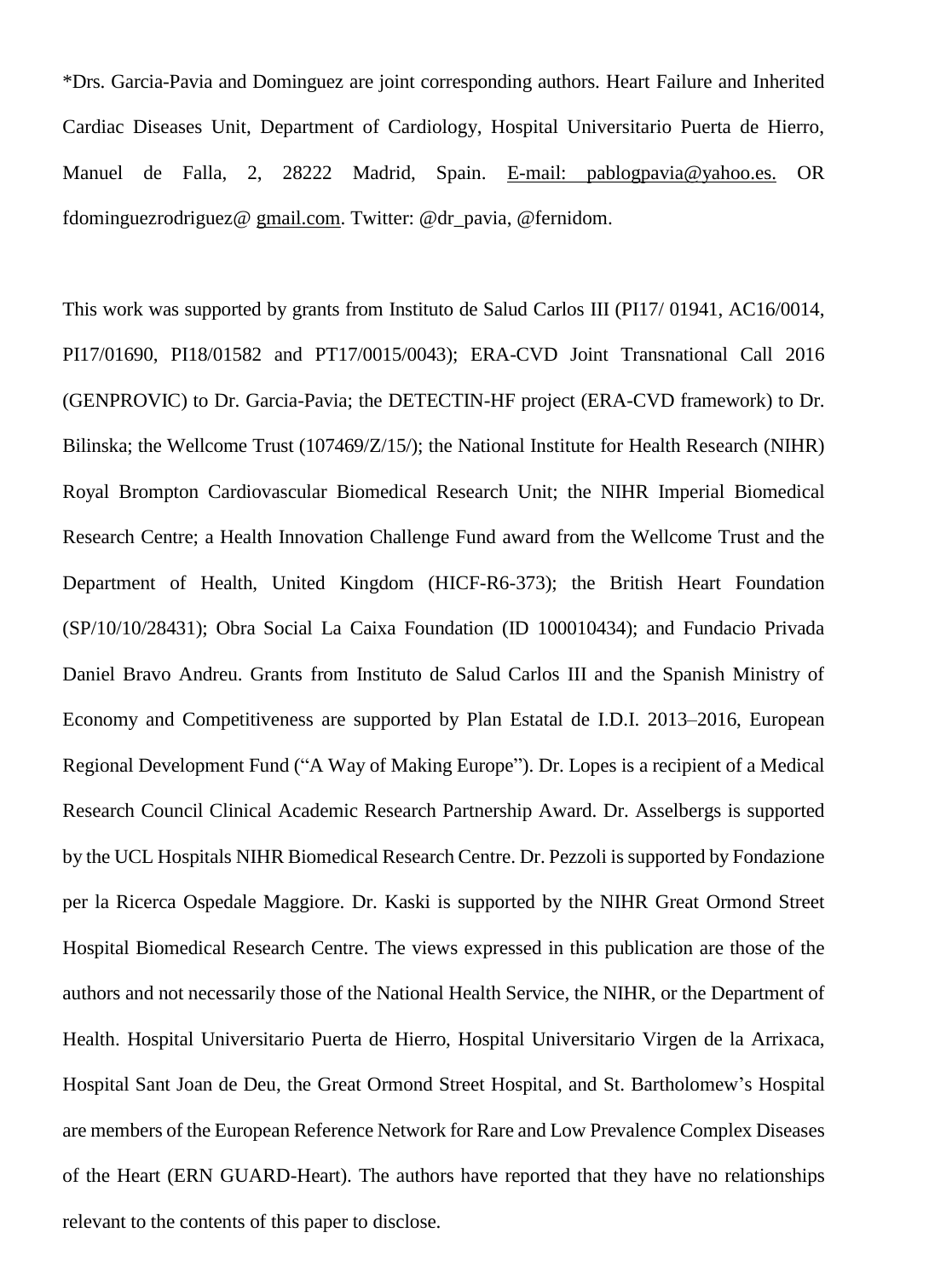**BACKGROUND** PRKAG2 gene variants cause a syndrome characterized by cardiomyopathy, conduction disease, and ventricular pre-excitation. Only a small number of cases have been reported to date, and the natural history of the disease is poorly understood.

**OBJECTIVES** The aim of this study was to describe phenotype and natural history of PRKAG2 variants in a large multicenter European cohort.

**METHODS** Clinical, electrocardiographic, and echocardiographic data from 90 subjects with PRKAG2 variants (53% men; median age 33 years; interquartile range [IQR]: 15 to 50 years) recruited from 27 centers were retrospectively studied.

**RESULTS** At first evaluation, 93% of patients were in New York Heart Association functional class I or II. Maximum left ventricular wall thickness was  $18 \pm 8$  mm, and left ventricular ejection fraction was  $61 \pm 12\%$ . Left ventricular hypertrophy (LVH) was present in 60 subjects (67%) at baseline. Thirty patients (33%) had ventricular pre-excitation or had undergone accessory pathway ablation; 17 (19%) had pacemakers (median age at implantation 36 years; IQR: 27 to 46 years), and 16 (18%) had atrial fibrillation (median age 43 years; IQR: 31 to 54 years). After a median follow-up period of 6 years (IQR: 2.3 to 13.9 years), 71% of subjects had LVH, 29% had AF, 21% required de novo pacemakers (median age at implantation 37 years; IQR: 29 to 48 years), 14% required admission for heart failure, 8% experienced sudden cardiac death or equivalent, 4% required heart transplantation, and 13% died.

**CONCLUSIONS** PRKAG2 syndrome is a progressive cardiomyopathy characterized by high rates of atrial fibrillation, conduction disease, advanced heart failure, and life-threatening arrhythmias. Classical features of pre-excitation and severe LVH are not uniformly present, and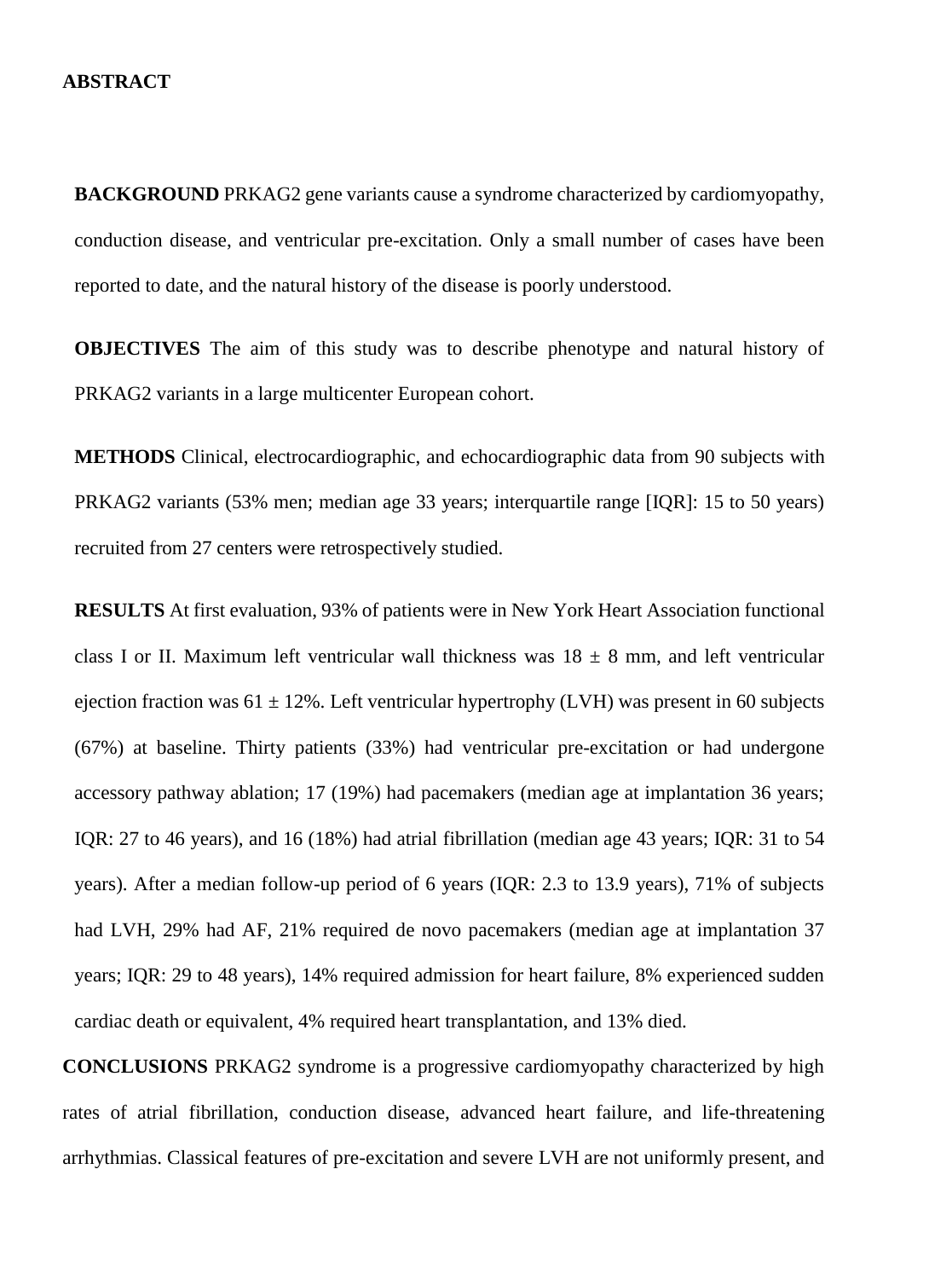diagnosis should be considered in patients with LVH who develop atrial fibrillation or require permanent pacemakers at a young age.

# **ABBREVIATIONS AND ACRONYMS**

- ACMG = American College of Medical Genetics and Genomics
- $AF =$ atrial fibrillation
- $HCM =$  hypertrophic cardiomyopathy
- $HF =$  heart failure
- $HTx =$  heart transplantation
- ICD = implantable cardioverter-defibrillator
- $IQR =$  interquartile range  $LV =$  left ventricular
- LVEF = left ventricular ejection fraction
- $LVH = left$  ventricular hypertrophy
- $MACE = major adverse cardiac event(s)$
- $MWT =$  maximal wall thickness
- PPrV = probable pathogenic rare variant
- PS = PRKAG2 syndrome SCD = sudden cardiac death
- $VUS = variant(s)$  of unknown significance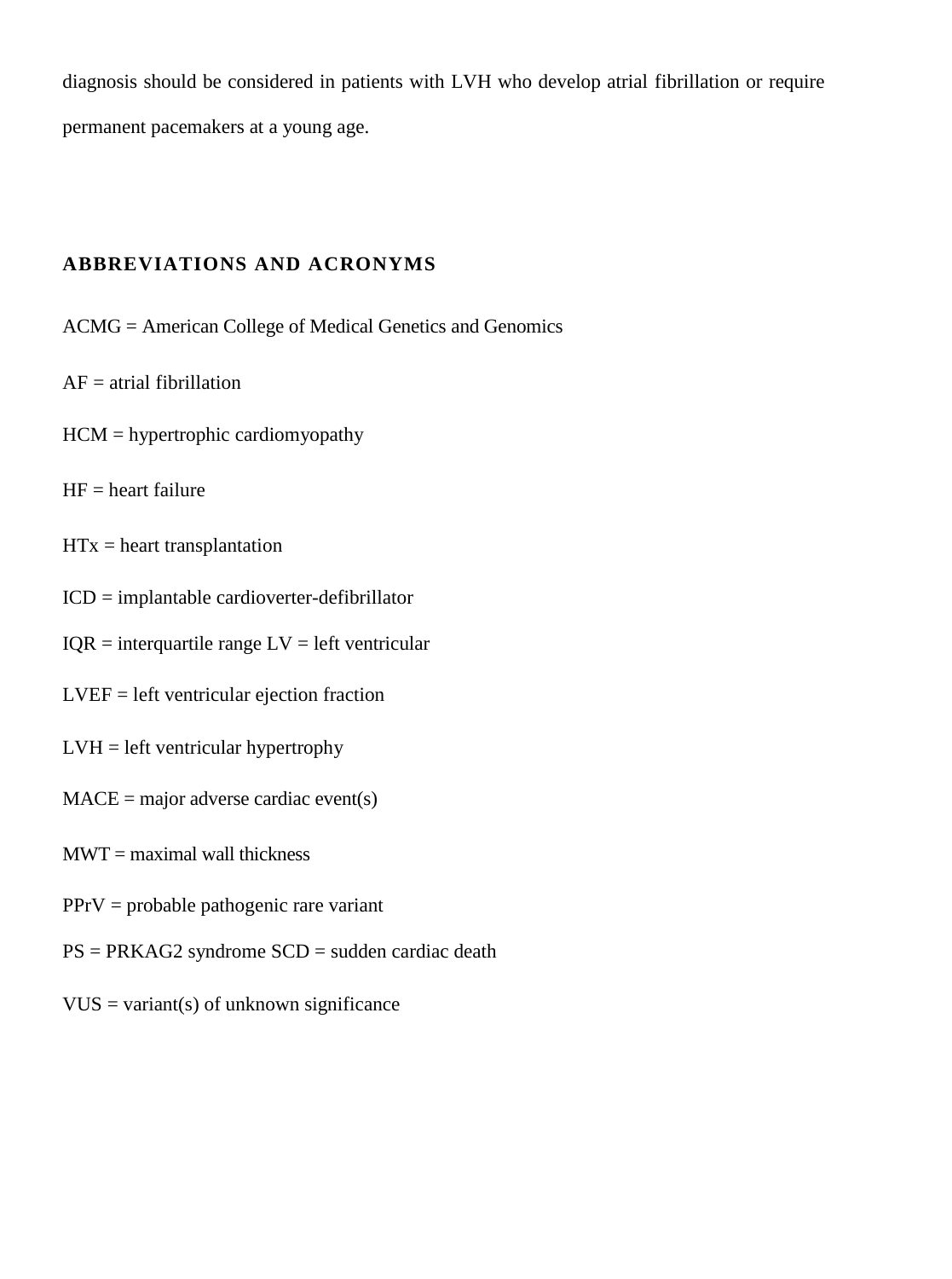Hypertrophic cardiomyopathy (HCM) is a predominantly autosomal-dominant disorder associated with increased morbidity and mortality (1). It is characterized by increased cardiac mass, as a result of cardiomyocyte hypertrophy and fibrosis, and is caused mainly by genetic variants in genes encoding sarcomeric proteins. However, 5% to 10% of adult cases of HCM are caused by rare, non-sarcomere-related genetic defects, including inherited neuromuscular and metabolic diseases such as PRKAG2 syndrome (PS) (2). PS is caused by genetic variants in the PRKAG2 gene that encodes the adenosine monophosphate– activated protein kinase gamma 2 regulatory subunit (3). In the heart, PRKAG2 variants result in glycogen accumulation within cardiomyocytes and are classically associated with the triad of severe ventricular hypertrophy, electrocardiographic pre-excitation, and conduction system disease (4). Because of the complex electrophysiological impact of the disease, an incidence of premature (<40 years) sudden cardiac death (SCD) as high as 20% has been suggested (5). The true prevalence of PS is unknown, and data regarding clinical characteristics and outcomes of patients with PS are scarce, as only a small number of patients have been reported to date (5– 8). The aim of this study was to describe the clinical characteristics and natural history of PS by analyzing a large cohort of patients recruited from an international multicenter cardiomyopathy collaboration.

### **METHODS**

#### **STUDY DESIGN AND COHORT COMPOSITION**

This was a multicenter, retrospective, longitudinal cohort study consisting of probands and relatives with PRKAG2 genetic variants recruited from 27 European cardiomyopathy centers (Supplemental Table 1). Baseline and follow-up clinical data were collected at each participating center.

The study conformed to the principles of the Declaration of Helsinki. A.L.-S., F.D., and P.G.- P. had access to all data and had final responsibility for submission of the manuscript. The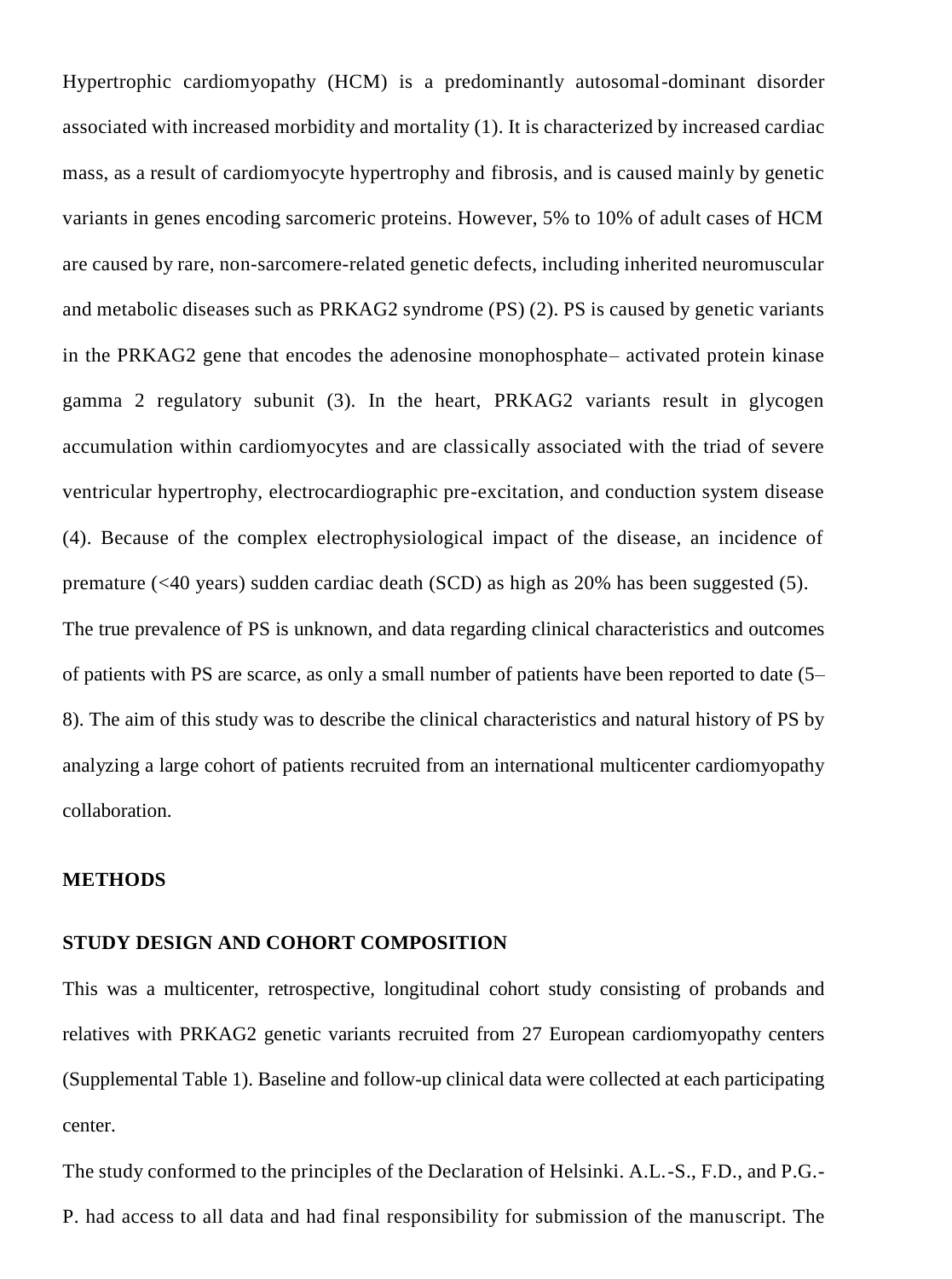authors from each participating center guarantee the integrity of data from their institution and had approval from a local ethics committee or internal review board. All investigators have agreed to the manuscript as written.

**GENETIC TESTING.** Genetic testing in probands was undertaken at participating institutions or at a regional accredited genetics laboratory. Pathogenicity of variants was established according to the current American College of Medical Genetics and Genomics (ACMG) guidelines (9). Variants not fulfilling ACMG criteria for pathogenic or likely pathogenic were classified as probable pathogenic rare variants (PPrVs) and considered causal of PS if they were associated with classical phenotypic expression of the disease and/or typical histological findings on endomyocardial biopsy (Figure 1) and exhibited a minor allele frequency of  $\langle 1 \times 10^{-4} \rangle$  in the ExAC database (10). The complete list of genetic variants with interpretations and genetic classification is available in Supplemental Table 2.

**CLINICAL EVALUATION AND FOLLOW-UP**. Clinical data and cardiac test results were extracted from available hospital records. Patients were considered clinically affected by PS if they had 1 or more of the following: otherwise unexplained left ventricular hypertrophy (LVH) (maximal left ventricular [LV] thickness \$13 mm), LV ejection fraction (LVEF) <50%, advanced conduction disorders, sustained ventricular tachycardia, supraventricular arrhythmias (atrial fibrillation [AF] or atrial flutter or supraventricular tachycardia), electrocardiographic abnormalities (including pre-excitation, conduction disease, and repolarization abnormalities), or skeletal myopathy. Carriers of PRKAG2 variants with none of these findings were considered nonaffected.

Standard 12-lead electrocardiographic recordings at baseline and follow-up were examined. Ventricular pre-excitation on electrocardiography was diagnosed on the basis of a short PR interval (.120 ms) with a widened QRS complex (110 ms) or with an abnormal delta wave; Wolff-Parkinson-White syndrome was defined by the presence of pre-excitation associated with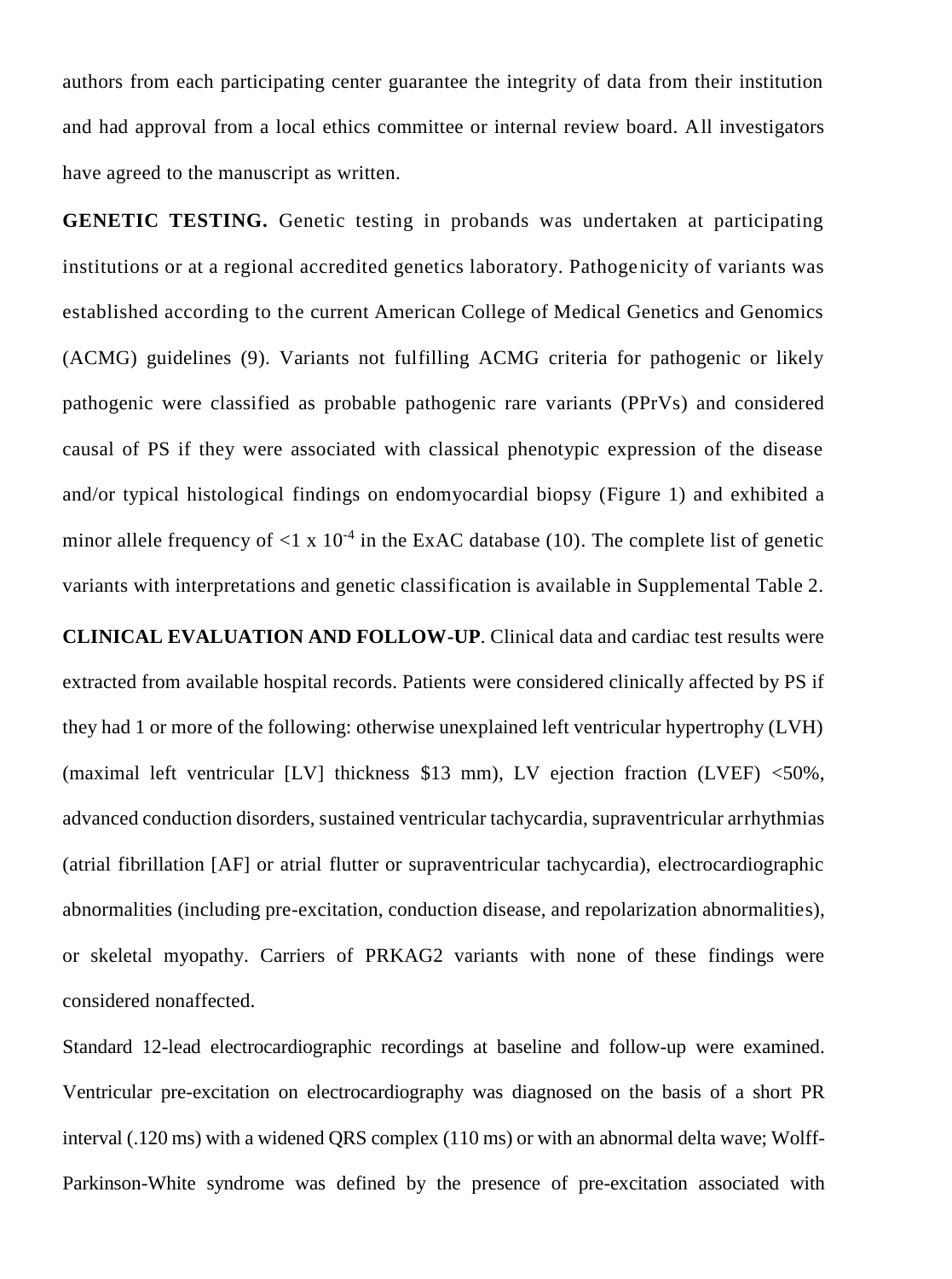supraventricular arrhythmia. Sokolov-Lyon index criteria were used to evaluate LVH on electrocardiography.

Creatine kinase and N-terminal pro–brain natriuretic peptide levels at the baseline visit were recorded when available.

Details of clinical events prior to first clinical contact and during follow-up (including the timing of events) were collected. Events were characterized as follows: new-onset AF, de novo pacemaker implantation, LV assist device implantation, heart transplantation (HTx), sustained ventricular tachycardia, successfully resuscitated ventricular fibrillation, appropriate implantable cardioverter-defibrillator (ICD) shock, SCD, and cardiac and all-cause mortality. SCD was defined as an unexpected death due to cardiac causes occurring within 1 h of the onset of symptoms. Hospitalizations for heart failure (HF) were also registered. Major adverse cardiac events (MACE) were defined as a composite of appropriate ICD shock, aborted SCD, SCD, HTx, LV assist device implantation, and pacemaker implantation.

**STATISTICAL ANALYSIS.** Results are presented as mean  $\pm$  SD for continuous variables with normal distributions, as median (interquartile range [IQR]) for continuous variables without normal distributions, and as number (percentage) for categorical data. For statistical analysis, Student's t-test and the Mann-Whitney U nonparametric test were used in 2-group comparisons. The chi-square test or Fisher exact test was used for categorical variables. The cumulative probability of the occurrence of clinical events was estimated by using the Kaplan-Meier method, and factors were compared using the log-rank (Mantel-Cox) method. Statistical analyses were performed using SPSS Statistics version 20.0 (IBM, Armonk, New York).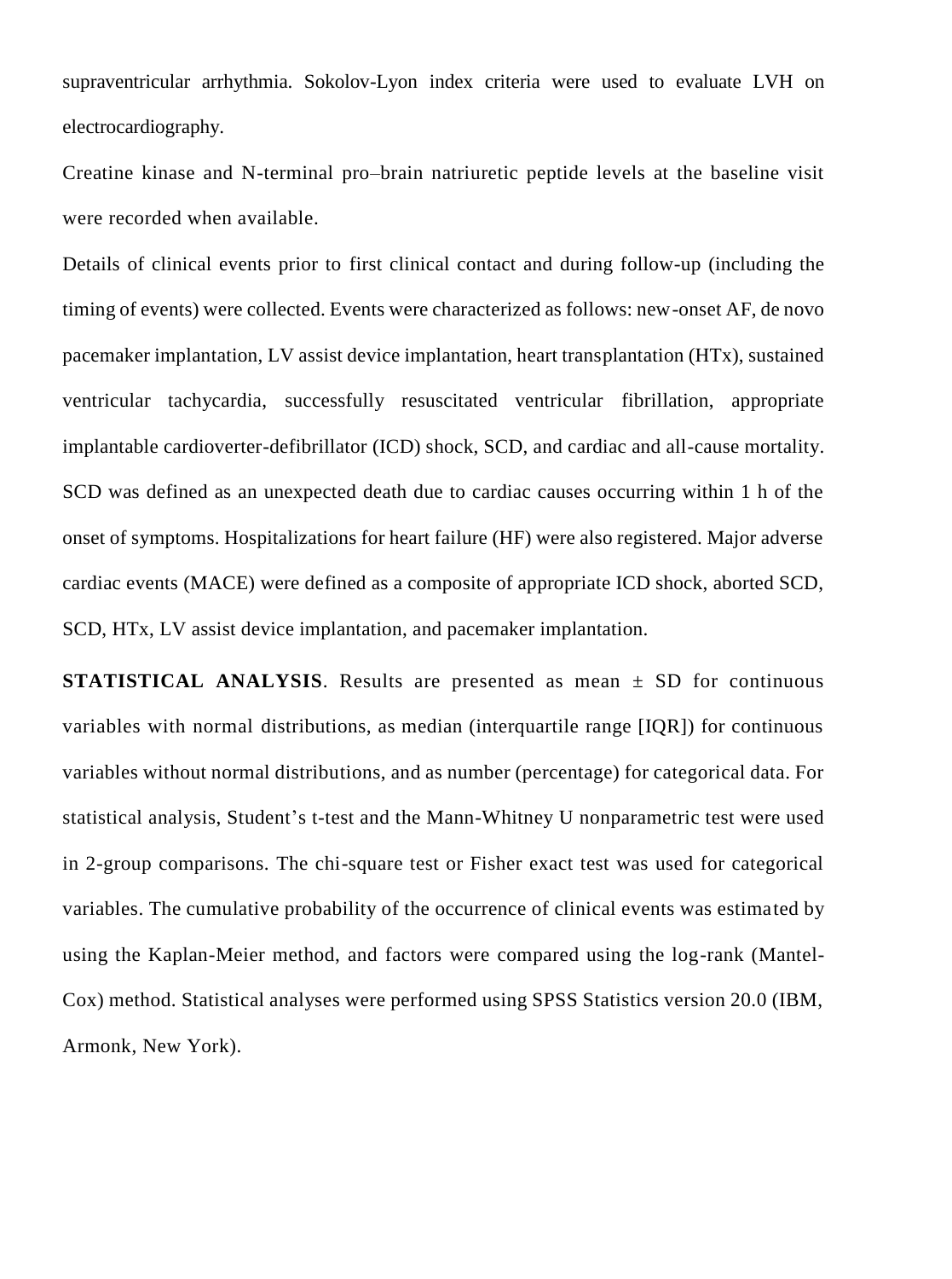#### **RESULTS**

The study cohort comprised 90 subjects (53% men; median age at first evaluation 33 years; IQR: 15 to 50 years) from 47 families (median subjects per family 3). Forty-seven patients (52.2%) were probands and 43 (47.8%) were relatives. All but 2 patients were Caucasians of European ancestry. Most subjects (98%) carried missense variants (Supplemental Table 2). After a comprehensive analysis of the main genes currently associated with HCM, no additional rare variants were identified in any of the probands included in our study. The 2 non-Caucasian patients were men from Pakistan and India, respectively. Neither of them showed pre-excitation on electrocardiography, and maximal wall thickness (MWT) was 15 and 18 mm, respectively. The patient from Pakistan had a pacemaker implanted at 38 years of age because of advanced atrioventricular block and carried a PPrV (p.His401Asp) not described in ExAC or ClinVar. The other patient carried a frameshift variant classified as pathogenic  $(p. Leu352Lysfs*6).$ 

**CLINICAL CHARACTERISTICS.** At first evaluation, 71% of the 90 subjects (n 1/4 64; 56% men; median age 37 years; IQR: 18 to 50 years) had evidence consistent with the PS and were considered clinically affected; the remaining 26 were considered nonaffected carriers (Table 1). Probands (n 1/4 47) had a median age of 40 years (IQR: 19 to 54 years), and 60% were men. Their mean MWT was  $20 \pm 8$  mm, and 32% had pre-excitation.

Patients with mild (MWT <15 mm) or normal phenotype (n 1/4 33) carried PPrVs in 36% of cases, compared with 28% of individuals with more severe expression of disease (p 1/4 0.50). This group of patients with a milder phenotype were mostly relatives (n 1/4 24 [73%]) and had median age of 33 years (IQR: 13 to 52 years) (compared with a median age of 41 years [IQR: 23 to 54 years] in the group with a more severe phenotype; p 1/4 0.38).

Almost 40% of patients in the entire cohort (n 1/4 90) reported a family history of SCD in a firstdegree relative, 18% had either a history of or current AF, and 4% had had strokes (Table 1).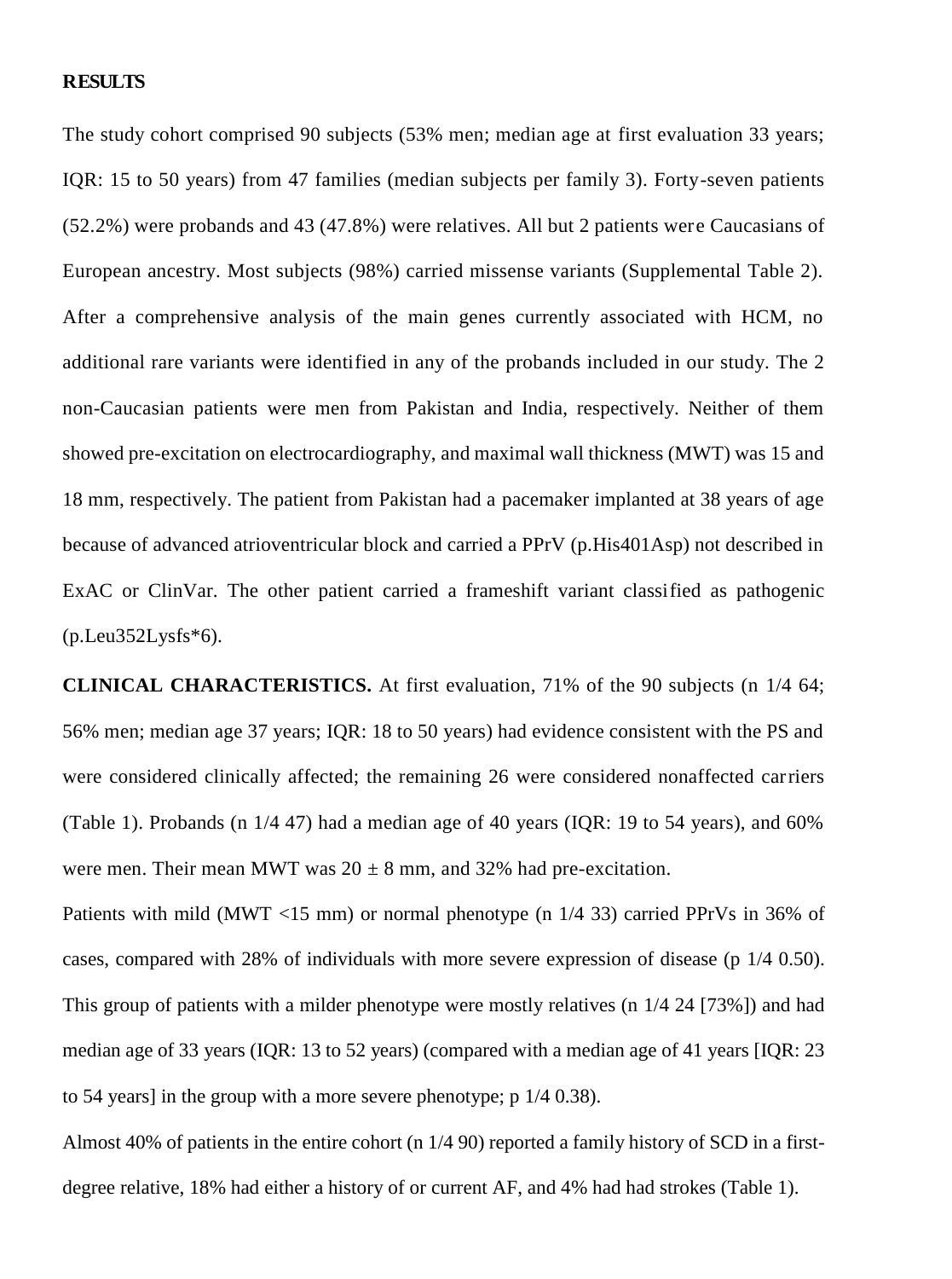Most subjects ( $n = 74$  [82%]) were in sinus rhythm on their first available electrocardiogram. Mean PR interval duration was  $120 \pm 49$  ms, and 35 patients (39%) had PR intervals shorter than 120 ms. Only 30 patients (33%) showed pre-excitation patterns, and 7 (8%) had undergone accessory pathway ablation previously; 13% showed first-degree atrioventricular block. Mean QRS interval duration was mildly prolonged ( $126 \pm 36$  ms), and left or right bundle branch block was common (19% and 13%, respectively). At first evaluation, 17 patients (19%) already had permanent pacemakers implanted, and 3 subjects had ICDs (including 1 for secondary prevention).

Symptoms of skeletal muscular involvement such as proximal muscle weakness or myalgia were seldom reported (2% of patients); 19 subjects (21%) had increased creatine kinase levels  $(>90 \text{ U/l}).$ 

Most of the 64 affected subjects (93%) were in New York Heart Association functional class I or II, and only 4 (6%) had LVEFs <50%. Overall, 60 of the 64 affected individuals at baseline evaluation (94%; 55% men; median age 37 years; IQR: 17 to 50 years) had LVH, with mean MWT \$13 mm, including 50 (83%; 60% men; median age 36 years; IQR: 19 to 50 years) with LVH that was in the range of HCM (MWT \$15 mm, mean  $20 \pm 8$  mm). Mean LVEF in these 50 subjects was  $60 \pm 12\%$ , and mean left atrial diameter was  $41 \pm 10$  mm. None had LV outflow tract obstruction >30 mm Hg or evidence of systolic anterior movement of the mitral valve.

NATURAL HISTORY AND CLINICAL EVENTS. During a median follow-up period of 6 years (IQR: 2.3 to 13.9 years), 4 of 26 initially unaffected subjects (15%) developed LVH and AF; 2 had LVEFs in the lower range of normality (50%) on their last echocardiograms.

In the entire cohort ( $n = 90$ ), arrhythmic complications were common. Of note, 14% of subjects who were in sinus rhythm at baseline evaluation developed AF, and the total prevalence of AF at the end of follow-up in the entire cohort was 29% ( $n = 26$ ). Age at AF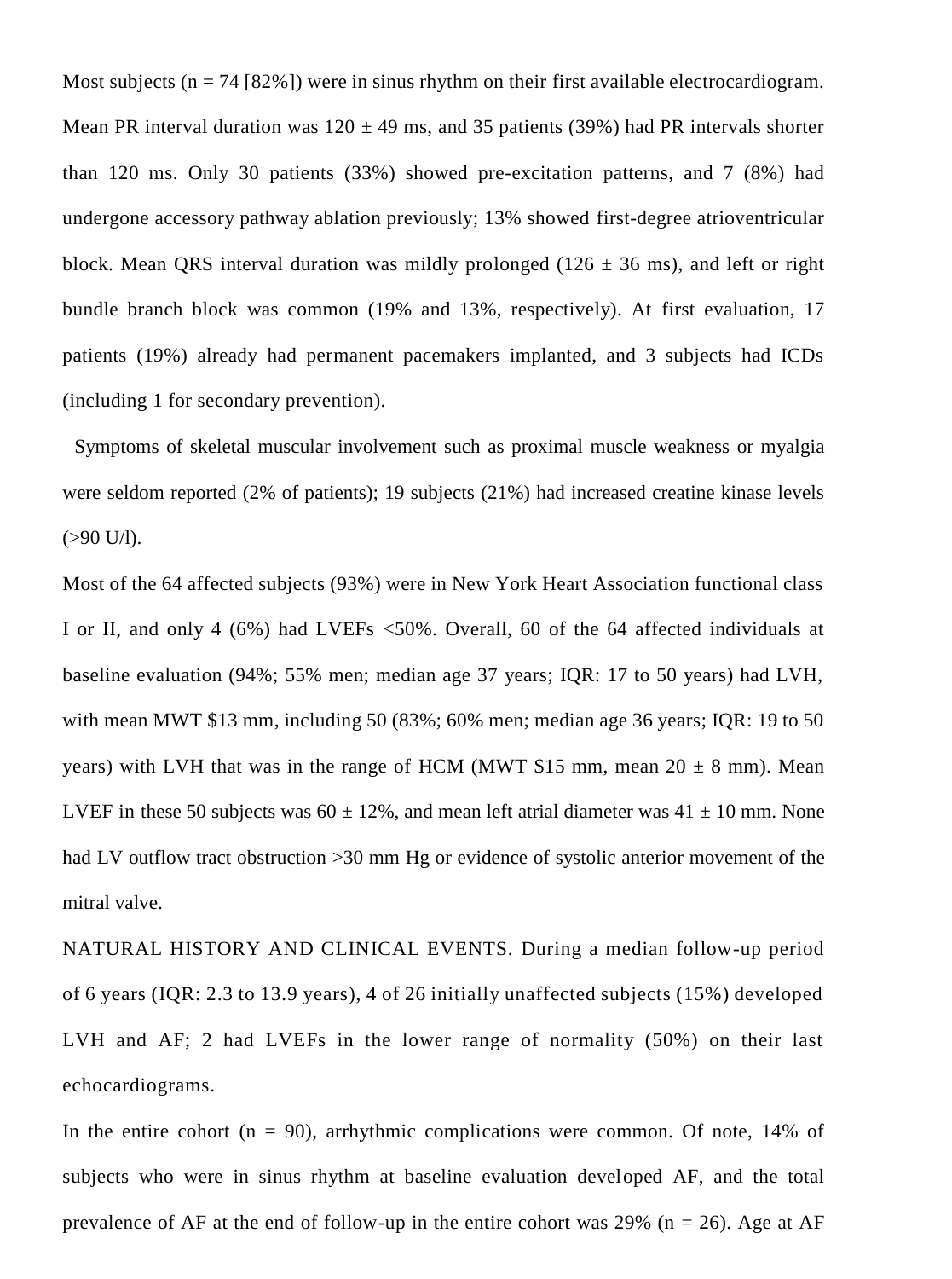onset was very young, with an average of  $43 \pm 16$  years. Interestingly, 32% presented the first episode before 35 years of age (median age 43 years, IQR: 31 to 54 years).

Fifteen patients (21%) without conduction disease at baseline required permanent pacemakers during follow-up (median age at implantation 37 years; IQR: 29 to 48 years). The main indication was advanced atrioventricular block in 8 subjects (53%). Notably, 2 subjects required pacemakers after accessory pathway ablation. The total proportion of subjects with pacemaker at the end of follow-up in the entire cohort was 36% (32 of 90 subjects), with a mean age at implantation of  $37 \pm 16$  years (median 37 years; IQR: 28 to 48 years). Finally, a total of 19 patients (21%) received ICDs during follow-up, including 4 for secondary prevention following SCD events.

Ten of 68 affected patients at last follow-up (15%) had LVEFs <50%; 13 (19% of affected) were admitted with HF (median age at first admission 49 years; IQR: 33 to 73 years), and 4 patients (6%) required HTx (mean age  $37 \pm 17$  years).

Twelve subjects in the entire cohort (13%) died during follow-up (median age 52 years; IQR: 35 to 60 years). Causes of death in the affected patients included SCD in 3 (25%), end-stage HF in 2, and stroke in 2. A total of 5 nonaffected subjects died (1 because of sepsis and respiratory failure, unknown causes in the other 4) (Figure 2).

Table 2 shows the clinical, electrocardiographic, and echocardiographic parameters at last evaluation in the entire cohort and in affected and unaffected subjects. Event rates at the end of follow-up in the entire cohort and in affected subjects are shown in Figure 3. Median age free of MACE and death was 64 years (95% confidence interval: 53 to 75 years), and median age free of MACE, death, and AF was 52 years (95% confidence interval: 42.5 to 61.5 years) (Figure 4, Central Illustration).

We did not find differences in baseline characteristics and events according to sex, except that women exhibited shorter PR intervals ( $136 \pm 40$  ms vs.  $115 \pm 30$  ms; p = 0.002) (Supplemental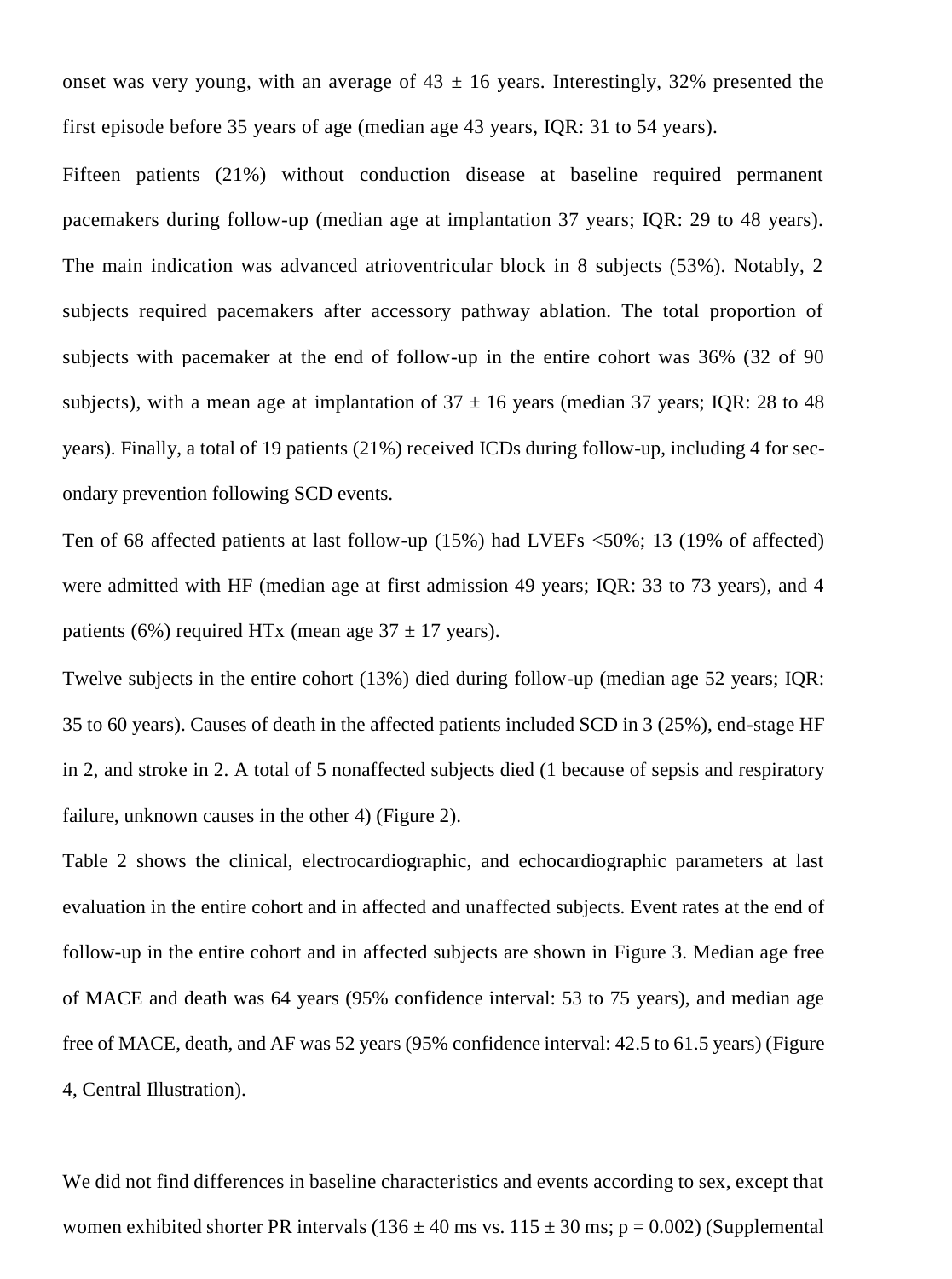Table 3). However, mean MWT at diagnosis was significantly increased and LVEF at baseline significantly decreased in subjects with MACE during follow-up (20  $\pm$  9 mm vs. 16  $\pm$  7 mm  $[p = 0.04]$  and 55  $\pm$  16% vs. 64  $\pm$  8%  $[p = 0.01]$ , respectively). Pre-excitation was not associated with MACE in our cohort, with similar baseline PR intervals in patients with and without events  $(131 \pm 63 \text{ mm} \text{ vs. } 115 \pm 43 \text{ mm}; \text{ p} = 0.30)$ .

Because 2 of the rare genetic variants (p.Arg302Gln and p.Asn488Ile) were present in 44% of the patients included in the cohort, we compared subjects with these genetic variants with those with other rare genetic variants (Table 3). The 32 subjects who carried the p.Arg302Gln variant belong to 10 different families from 6 different countries (Spain, Italy, Israel, Denmark, Portugal, and the United Kingdom), with a median of 3 subjects per family (IQR: 1 to 4). The 7 subjects who carried the p.Asn488Ile variant come from 2 different families in the United Kingdom (1 with 1 subject and the other with 6 subjects).

Patients with these 2 genetic variants exhibited pre-excitation more frequently and had a lower prevalence of syncope but otherwise showed a very similar clinical profile. There were no differences in cardiovascular event rates during follow-up, with the exception of AF, which was more common in patients with the most common 2 variants (Table 3).

At the end of follow-up, 76% of patients (68 of 90) had signs and symptoms of PS, but penetrance of PS was only 31% at 40 years of age or less.

#### **DISCUSSION**

This study shows that patients with PRKAG2 genetic variants have a poor prognosis with a high rate of complications including juvenile onset of conduction disease, advanced HF, and potentially lethal arrhythmias (Central Illustration). The detailed phenotypic characterization of our cohort reveals that the classical features of PS, such as pre-excitation and severe LVH, are not uniformly present in affected patients, while AF is particularly common and presents almost a decade earlier than in sarcomeric HCM; unaffected subjects may develop a clinical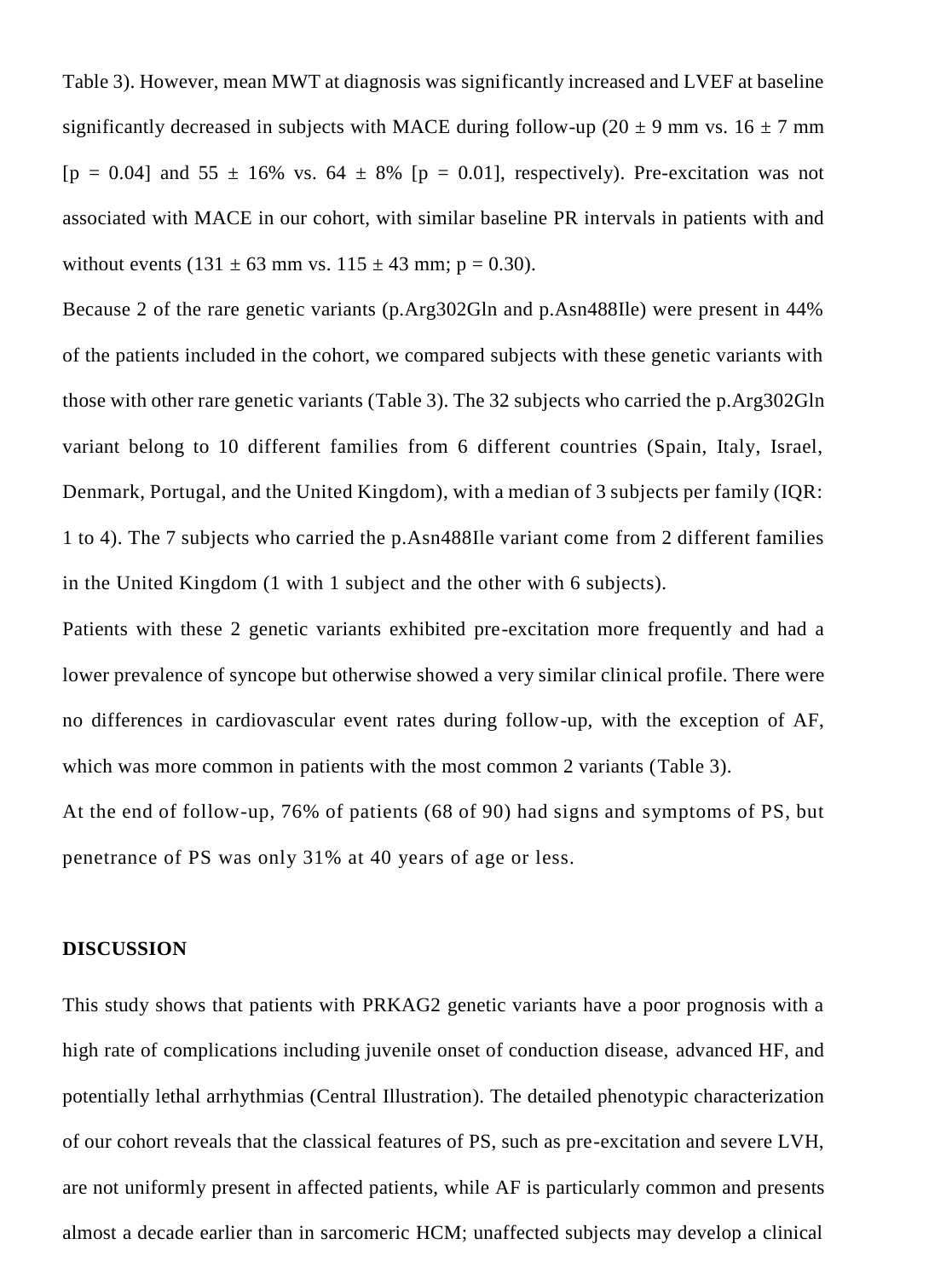phenotype relatively late in life, although mean age at onset of PS manifestations in affected subjects generally occurs between the third and fifth decade of life.

PS is a rare disease that is mostly identified as a phenocopy of HCM. Patients with clinical features of PS were initially described in the second half of the 20th century, but it was not until 2001 that the responsible gene was identified (3). Since then, several case series and small patient cohorts have been reported (5–8). Most underline the classical triad of severe cardiac hypertrophy, electrocardiographic pre-excitation, and conduction system disease. However, our findings show that the PS phenotype is quite heterogeneous, ranging from severe presentation in infancy to cases of late-onset mild LVH (Figure 5). Similarly, although PS is classically associated with severe LVH, fewer than one-half of the affected subjects in our cohort had LVH \$20 mm.

The prognosis of HCM phenocopies associated with defects in glycogen metabolism is generally worse than that of disease caused by sarcomeric protein gene variants (5,11). Danon disease is an X-linked disease in which hemizygous men do not have any unaltered copy of the LAMP2 gene and have a worse prognosis than women, who are heterozygotes for the genetic defect (11). The prognosis of patients with PRKAG2 genetic variants in our cohort was better than in Danon disease, particularly for men (PS is an autosomal-dominant disease, and no differences in phenotype were observed related to sex), but still poor compared with sarcomeric HCM (11,12).

Notably, patients with PS are burdened with a high incidence of HF and sudden death. SCD occurred in 3 subjects, and 4 additional subjects received ICDs for resuscitated SCD, for a total prevalence of SCD in the entire cohort of 8% (9% if the patient with an ICD for secondary prevention at baseline evaluation is considered). Clinical characteristics of these patients are shown in Supplemental Table 4.

The cause of SCD in patients with PS is likely to be multifactorial, with advanced heart block (13) and ventricular fibrillation due to rapid conduction through accessory pathways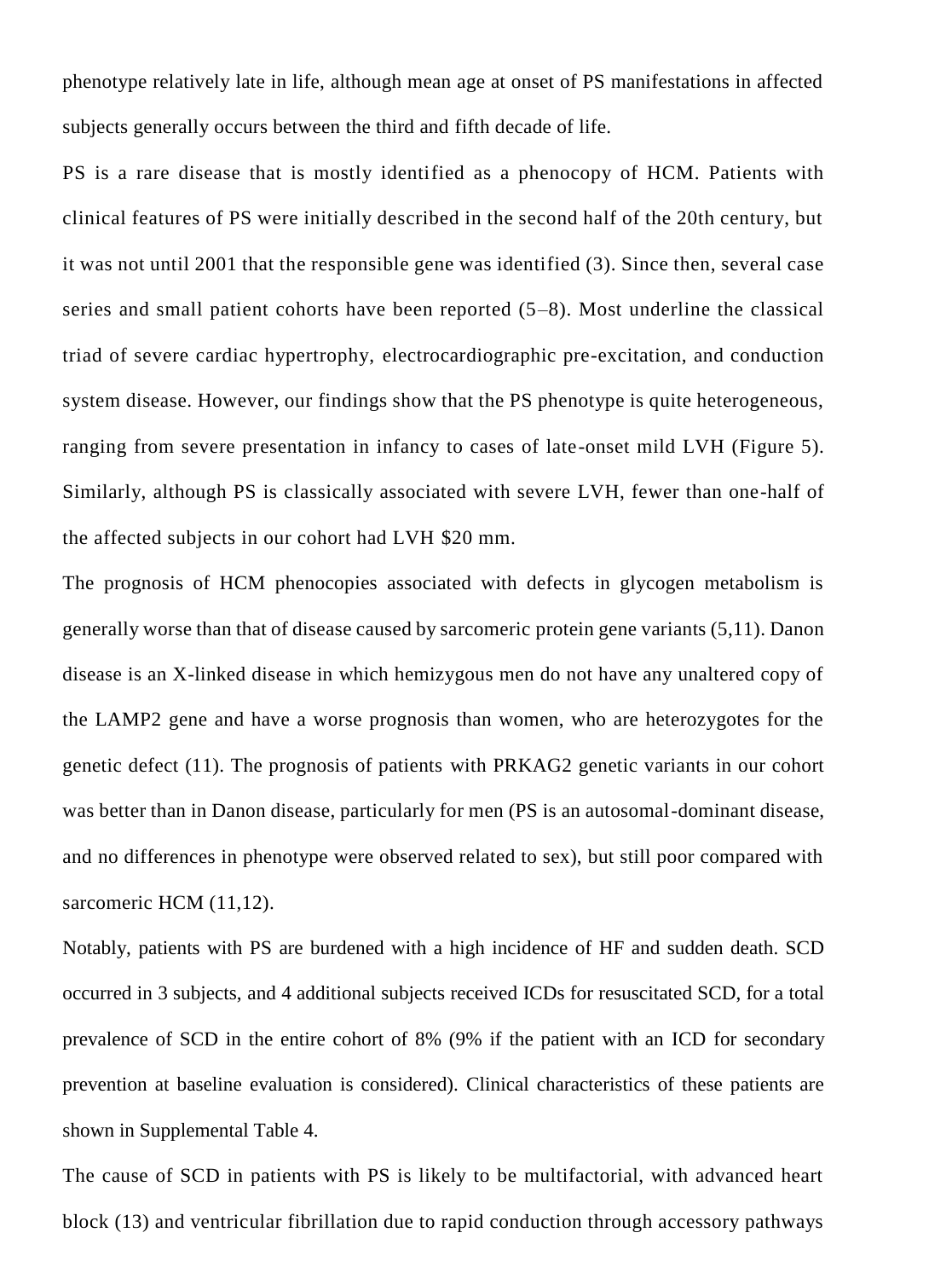(5) as possible triggers. It has been speculated that in younger patients, SCD might be secondary to the degeneration of rapid supraventricular arrhythmias (14) and, in patients older than 30 years, due to cardiac conduction system disease and asystole (15). Because of the lack of adequate patient cohorts with sufficient follow-up data, risk stratification for SCD remains challenging in PS, and the decision to implant an ICD in primary prevention should be made on an individual basis. In our cohort, the decision for prophylactic ICD implantation at participating centers was made taking into account phenotype and family history of SCD, particularly in symptomatic patients with unexplained syncope.

A total of 4 patients required HTx and 2 died of end-stage HF in our study (7% of the whole cohort, 8% of affected subjects), and 9 (13% of the affected patients) were in New York Heart Association functional class III or IV (Supplemental Table 4). Few studies have reported data on HTx or advanced HF in patients with PS (3,12,16), but comparing our data with those reported in HCM series (12) (1.6% and 2.5% of HTx and HF death, respectively), it appears that advanced HF complication rates are worse in patients with PS than in other patients with HCM.

Considering global MACE, MWT and LVEF at baseline proved to be prognostic markers. Both features are also related to worse outcomes in patients with HCM (17), but it is interesting to note that the mean LVEF of patients with events was 55%, suggesting that values at the lower limit of the normal range could already have clinical implications.

Compared with previously published series (5,6,13), our cohort displayed considerable genetic heterogeneity, with a total of 26 rare unique genetic variants, most of which were missense. A number of the rare genetic variants included in our study do not fulfil ACMG criteria for pathogenic or likely pathogenic but were included on the basis of a classical PS phenotype or typical histological findings and very low minor allele frequency. Although still the standard for genetic interpretation, the validity of ACMG criteria in classifying some rare gene variants in specific cardiovascular-related genes has been questioned (18). ACMG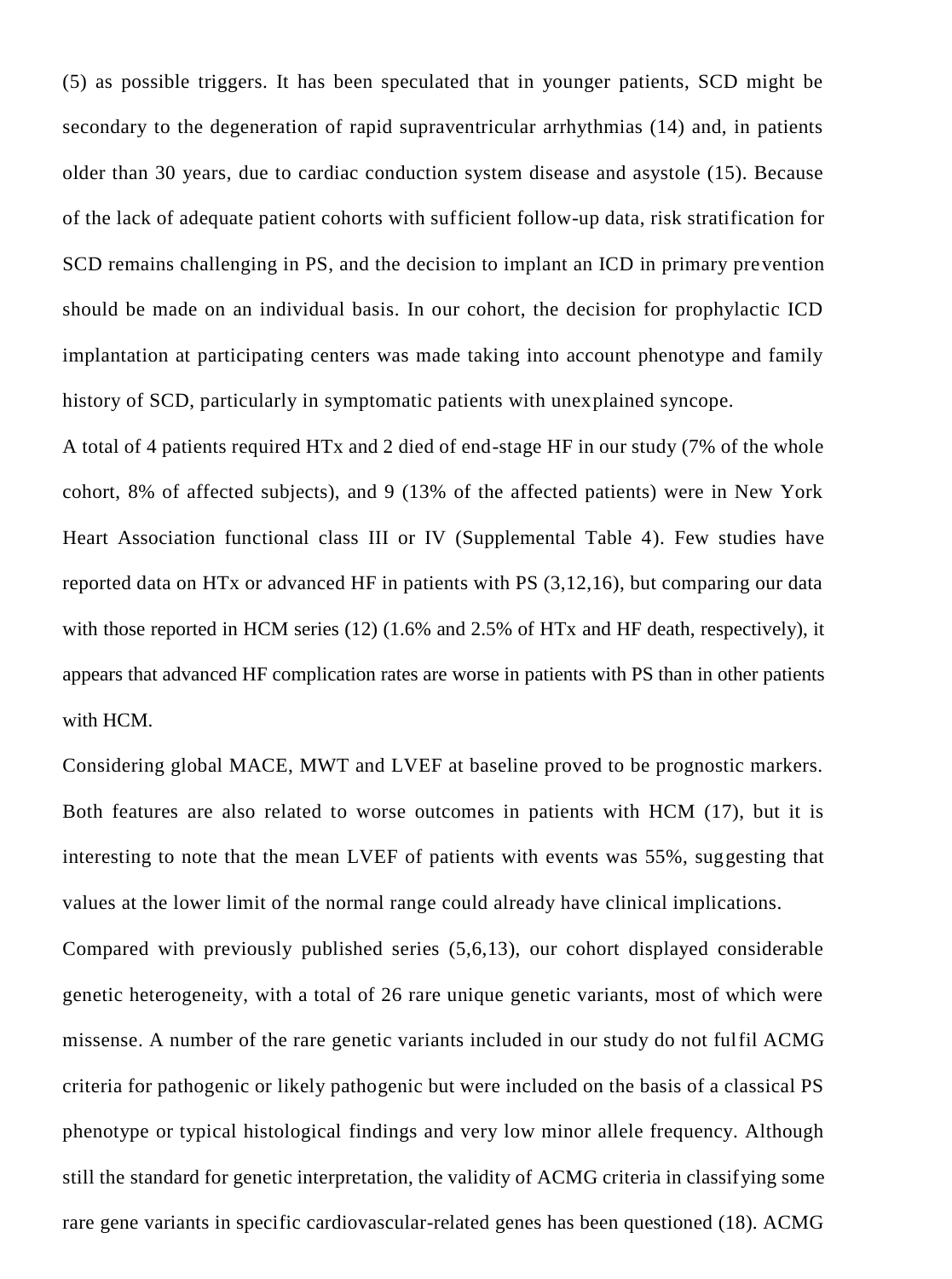or any other criteria for calling the pathogenicity of gene variants should always be considered in combination with expert review and clinical judgment. Most of the patients with PPrVs in our study had rare variants that had not been previously reported and that cosegregated with phenotype in the families. The ACMG criteria for variant classification provide a framework for genetic variant interpretation but might not be as useful in patients with prominent characteristics linked to certain syndromes, as happens in PS. The ACMG criteria would probably need an adaptation for PS, as has occurred already with FBN1 variants in Marfan's syndrome (19) or more recently with MYH7 in dilated cardiomyopathy  $(20)$ .

In our opinion, the diagnosis of PS should always be made on the basis of genetic findings, but specific clinical characteristics and positive cosegregation in the family should have a strong role in interpreting variants of unknown significance (VUS) found in the PRKAG2 gene. Moreover, when interpreting a PRKAG2 VUS, it is important to consider the patient's clinical context. Incidental findings of VUS in unaffected patients without family histories of LVH, conduction disease, or atrial arrhythmia and VUS in patients with other phenotypes should not be considered disease-causing variants. In any case, longitudinal follow-up is highly recommended in these patients in order to monitor the phenotypic expression of PS and enable possible variant reclassification.

In this regard, we are confident that the variants classified as PPrVs in our study represent PS-causing variants. In fact, clinical characteristics and event rates between patients with pathogenic or likely pathogenic rare genetic variants and those with PPrVs did not differ (Table 4).

PS might be a suitable candidate disease for enzymatic replacement therapy or for a gene therapy approach, as in other lysosomal storage HCM phenocopies also caused by enzymatic defects. Fabry disease and Pompe disease already have approved enzyme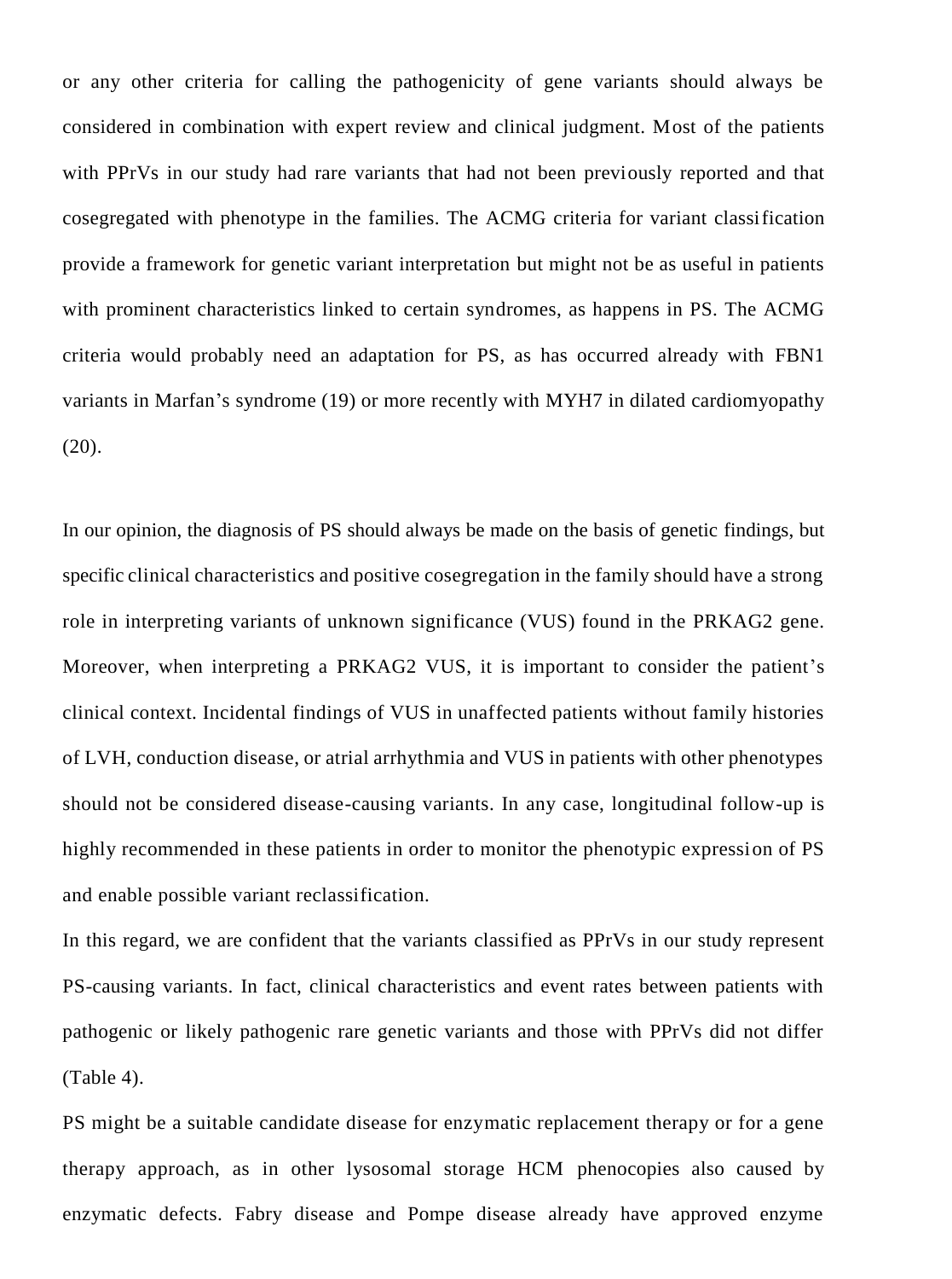replacement therapies (21), and gene therapy clinical trials are currently being conducted in Danon disease (NCT03882437) and Fabry disease (NCT04040049). In this regard, our study would be useful in designing appropriate clinical trials for PS in the future.

Although there is no specific treatment for PS yet, this study shows that lifelong follow-up of genetic carriers is necessary, considering the high incidence rate of cardiovascular events. In our study, 15% of subjects who were unaffected at baseline went on to develop signs of the disease during a median follow-up period of just 2.8 years. Some developed substantial cardiac involvement and all had AF, highlighting the need for regular surveillance with ambulatory electrocardiography. Furthermore, frequent ambulatory electrocardiography should also be recommended in affected patients given the high rate of atrial arrhythmia and conduction disorders found in this study.

**STUDY LIMITATIONS**. The study was not designed to evaluate treatment effects. Causes of death were not available in all nonaffected genetic carriers. The study was subject to selection and referral bias, as the participating centers are all specialized cardiomyopathy centers. Furthermore, even though this cohort is the largest PS cohort published to date, given the rarity of this disease, the reduced number of subjects included limits the possibility of identifying prognostic factors.

## **CONCLUSIONS**

PS is a severe progressive cardiac disease characterized by a high rate of complications, including atrial arrhythmias, conduction disease, advanced HF, and SCD at a young age. Affected patients should be closely monitored to facilitate early detection of arrhythmia and conduction problems. PS should be considered in patients with LVH who develop AF or require permanent pacemakers at a young age. Early recognition is important to allow prompt identification and appropriate management of genetic carriers.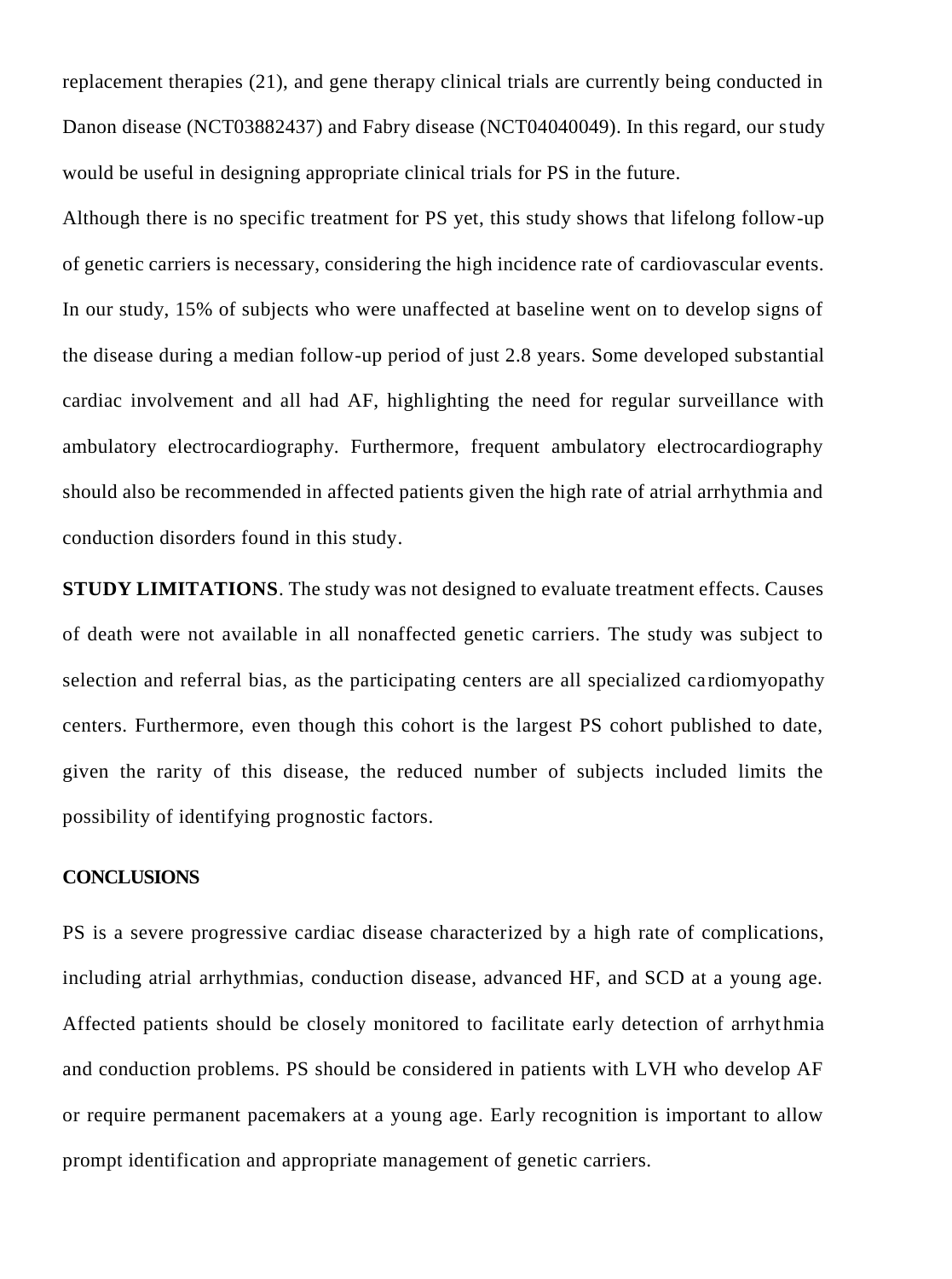**COMPETENCY IN MEDICAL KNOWLEDGE:** Variants of the PRKAG2 gene cause a syndrome of cardiac glycogenosis that is characterized by progressive cardiomyopathy associated with a high incidence of heart failure, AF, conduction system disease, and lifethreatening arrhythmias. The clinical characteristics are heterogeneous and the classical findings of pre-excitation and severe LVH are not uniformly present, but the diagnosis should be considered in young patients with LVH who develop AF or require pacemaker implantation.

**TRANSLATIONAL OUTLOOK:** Because penetrance is incomplete and expressivity variable, further studies are needed to identify the factors causing some individuals with PRKAG2 syndrome to experience cardiac events, specifically arrhythmic complications. In the future, enzyme replacement therapy may become feasible, but efficacy and safety would require validation in clinical trials.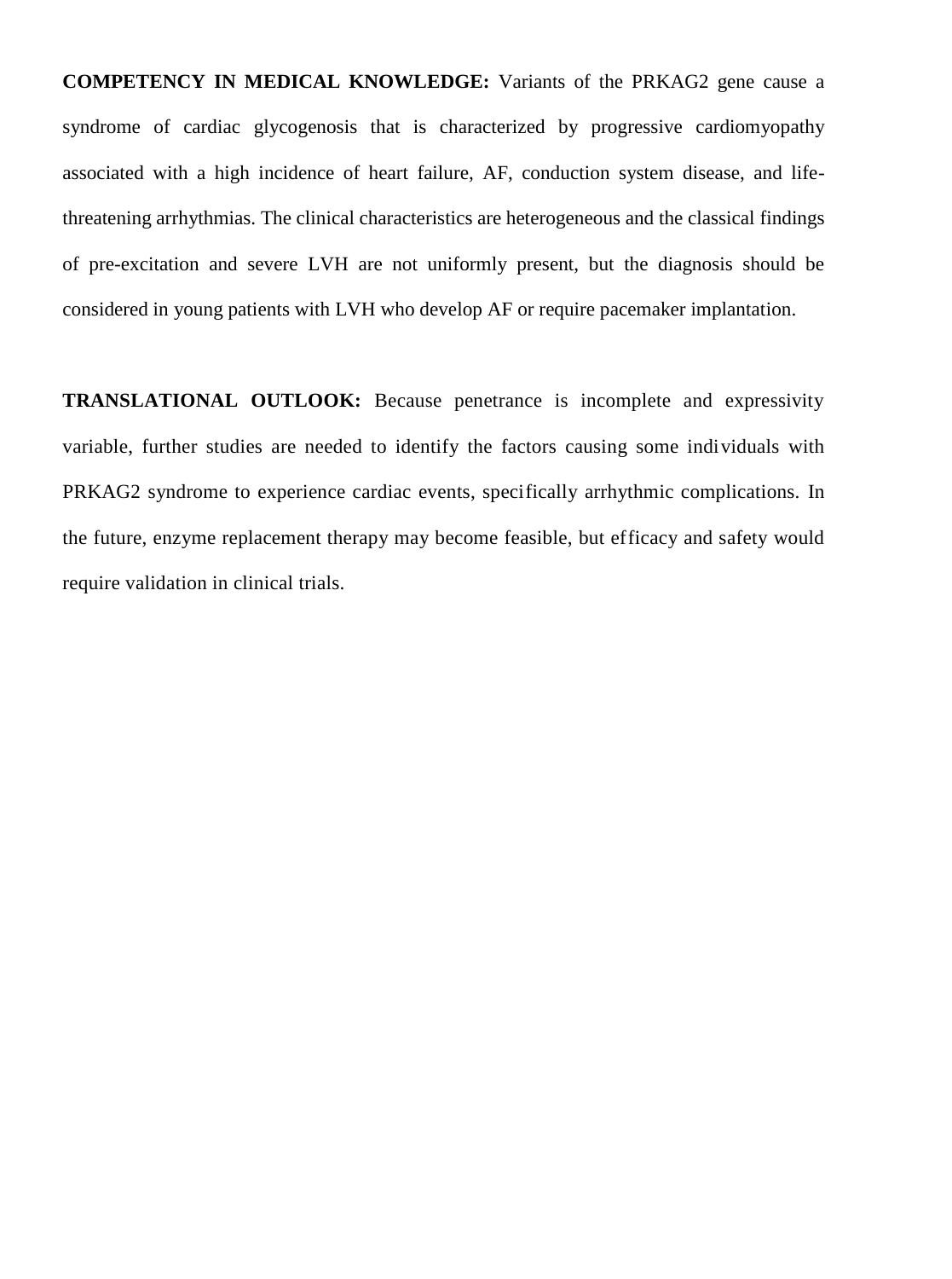|                                  | Entire         | Affected       | Nonaffected  |
|----------------------------------|----------------|----------------|--------------|
|                                  | Cohort         | $(n = 64)$     | $(n = 26)$   |
|                                  | $(N = 90)$     |                |              |
| Male                             | 48 (53)        | 36(56)         | 12(46)       |
| Age, yrs                         | $33(15-50)$    | $37(18-50)$    | $18(9-39)$   |
| Family history of SCD            | 35 (39)        | 24 (38)        | 11(46)       |
| <b>Stroke</b>                    | 4(5)           | 4(6)           | 0(0)         |
| Myopathy                         | 2(2)           | 2(3)           | 0(0)         |
| Syncope                          | 28 (32)        | 24 (38)        | 4(18)        |
| Chest pain                       | 15(17)         | 10(16)         | 5(22)        |
| Palpitations                     | 41 (49)        | 31(50)         | 10(46)       |
| CK, U/l                          | $79(56-117)$   | $106(2-365)$   | $66(2-130)$  |
| NYHA functional class III $6(7)$ |                | 5(8)           | $1(5)^{*}$   |
| $NT$ -pro $BNP$ , pg/ml          | $120(21-1200)$ | $170(37-2168)$ | 47 (10-224)  |
| Pre-excitation                   | 30(33)         | 30(44)         | 0(0)         |
| QRS, ms                          | $126 \pm 36$   | $131 \pm 37$   | $108 \pm 26$ |
| Atrial fibrillation              | 16(18)         | 16(25)         | 0(0)         |
| LVH on ECG                       | 43 (49)        | 37(64)         | 6(38)        |
| LV MWT, mm                       | $18 \pm 8$     | $20 \pm 8$     | $10 \pm 2$   |
| LA diameter, mm                  | $39 \pm 8$     | $41 \pm 8$     | $33 \pm 5$   |
| LVEF, %                          | $61 \pm 12$    | $60 \pm 13$    | $66 \pm 8$   |
| <b>PPrV</b>                      | 28 (31)        | 20(31)         | 8 (31)       |

TABLE 1 Clinical characteristics at baseline evaluation in patients with PRKAG2 variants. Values are n  $(\%)$ , median (interquartile range), or mean  $\pm$  SD. \*Cardiogenic shock in a pre-term newborn due to sepsis.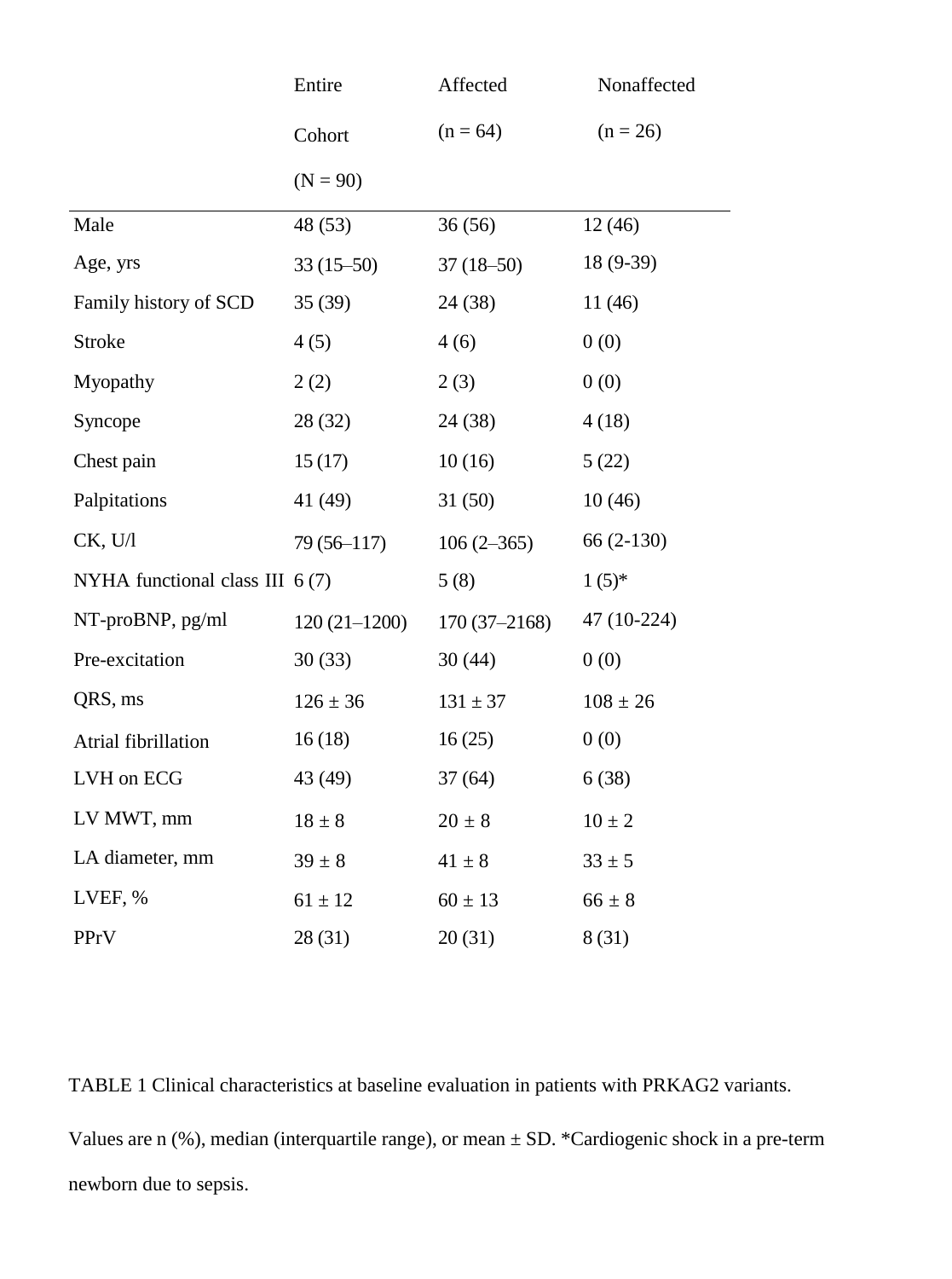$CK =$  creatine kinase;  $ECG =$  electrocardiography;  $LA =$  left atrial;  $LV =$  left ventricular; LVEF  $=$  left ventricular ejection fraction; LVH  $=$  left ventricular hypertrophy; MWT  $=$  maximal wall thickness; NT-proBNP = N-terminal pro–brain natriuretic peptide; NYHA = New York Heart Association; PPrV = probably pathogenic rare variant; SCD = sudden cardiac death.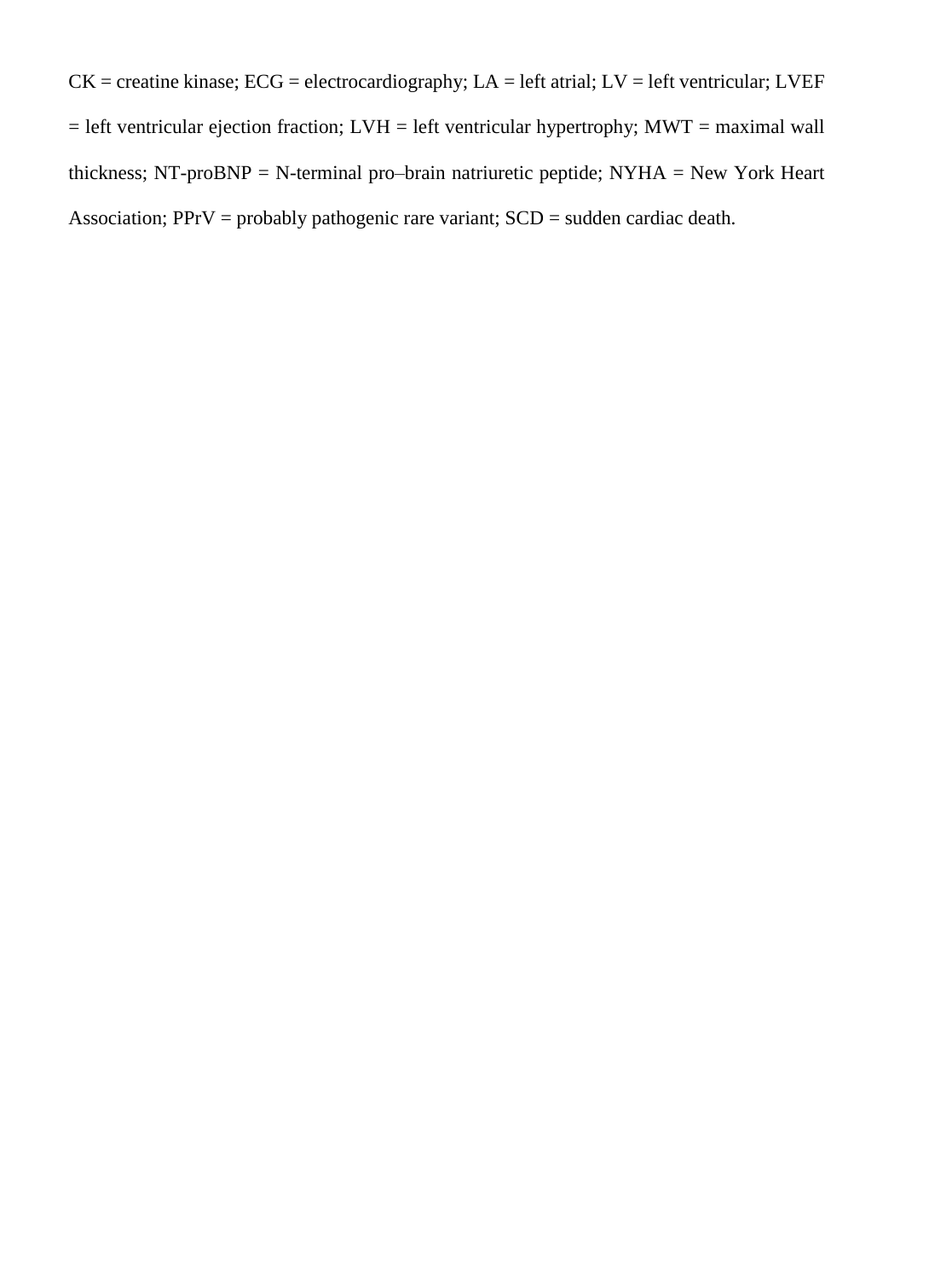|                                 | <b>Entire Cohort</b> |      | Affected             |         | Nonaffected      |         |
|---------------------------------|----------------------|------|----------------------|---------|------------------|---------|
|                                 | (N 1/4 90)           |      | $(n \frac{1}{4} 68)$ |         | (n 1/4 22)       |         |
| Male                            | 48 (53)              |      | 38 (56)              |         | 10(50)           |         |
| Age, yrs                        | $42(25-58)$          |      | $43(31-59)$          |         | $28(14-44)$      |         |
| NYHA functional class III or IV | 10                   | (11) | $\mathbf{9}$         | (13)    | $\mathbf{1}$     | (5)     |
| Atrial fibrillation             | 26                   | (29) | 26                   | (39)    | $\boldsymbol{0}$ | (0)     |
| LV MWT, mm                      | 17                   | ± 7  | 19                   | ±7      | 10               | $\pm 3$ |
| LA diameter, mm                 | 39                   | ±10  | 42                   | $\pm 9$ | 31               | ±7      |
| LVEF, %                         | 59                   | ± 13 | 57                   | ±13     | 68               | ±7      |
| LVEF $<$ 50%                    | 10                   | (11) | 10                   | (15)    | $\boldsymbol{0}$ | (0)     |

TABLE 2 Clinical, electrocardiographic, and echocardiographic parameters at last evaluation in the entire cohort and in affected and unaffected individuals. Values are n (%), median (interquartile range), or mean + SD. Abbreviations as in Table 1.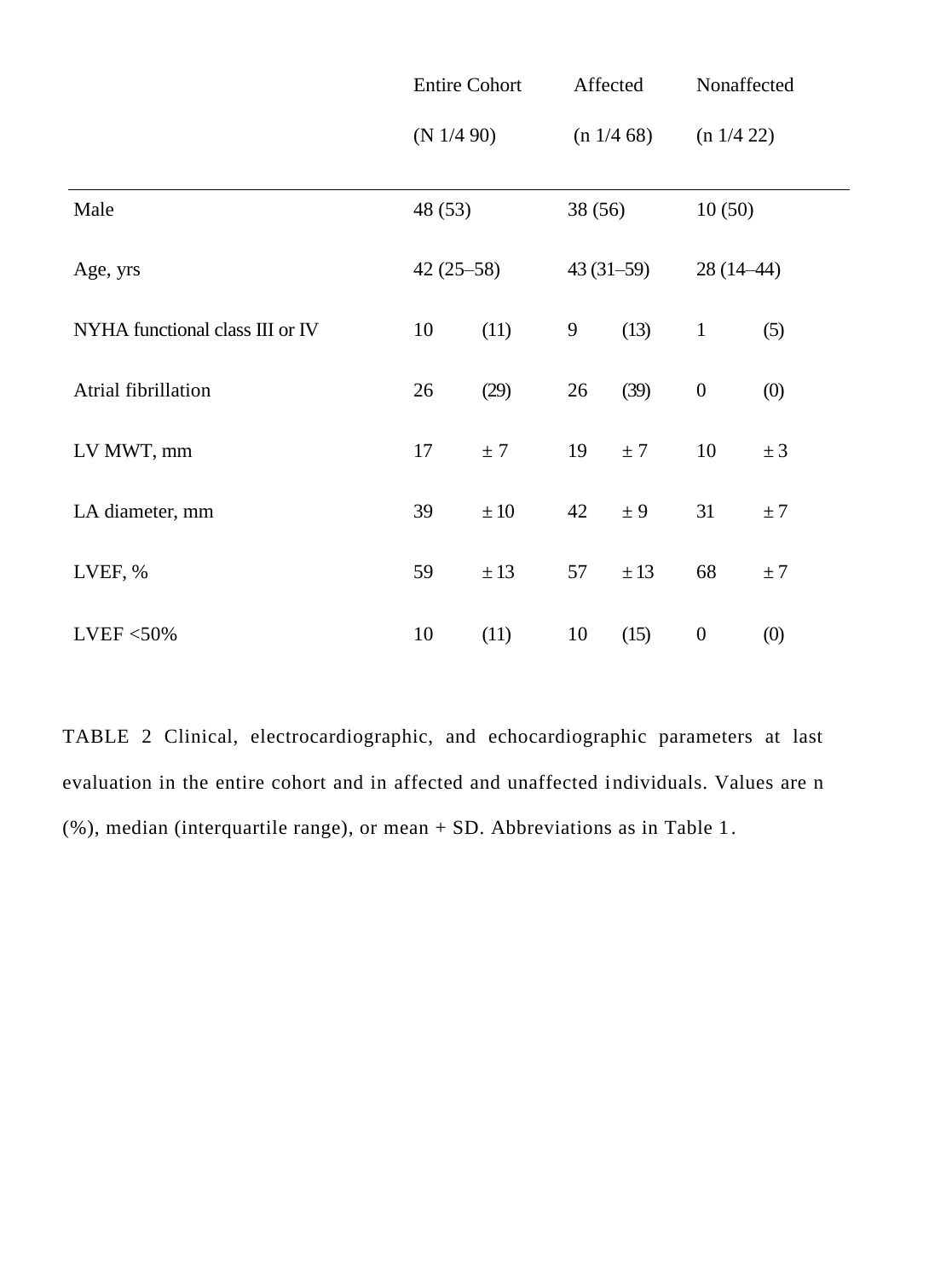|                                 | p.Arg302Gln    | Other          |           |  |
|---------------------------------|----------------|----------------|-----------|--|
|                                 | $p.Asn488$ Ile | PRKAG2         |           |  |
|                                 | (n 1/4 39)     | Variants       |           |  |
|                                 |                | (n 1/4 51)     | p Value   |  |
| <b>Baseline</b> characteristics |                |                |           |  |
| Males                           | 22(56)         | 26(51)         | <b>NS</b> |  |
| Age, yrs                        | $32(15-44)$    | $36(14-50)$    | <b>NS</b> |  |
| Family history of SCD           | 14/38(36)      | 21/49(43)      | <b>NS</b> |  |
| <b>Stroke</b>                   | 1/38(3)        | 3/49(6)        | <b>NS</b> |  |
| Syncope                         | 10/38(20)      | 18/49(47)      | 0.008     |  |
| Chest pain                      | 7/38(18)       | 8/49(16)       | <b>NS</b> |  |
| Palpitations                    | 20/38(53)      | 21/49(46)      | <b>NS</b> |  |
| Affected                        | 28(72)         | 36(71)         | <b>NS</b> |  |
| Myopathy                        | 2/39(5)        | 0(0)           | <b>NS</b> |  |
| CK level, U/l (range)           | $56(13-81)$    | 98 (76–134) NS |           |  |
| Pre-excitation                  | 17/34(50)      | 13/47(28)      | 0.002     |  |
| LVH on ECG                      | 19/33(58)      | 24/43(56)      | <b>NS</b> |  |
| PR interval, ms                 | $103 \pm 52$   | $131 \pm 45$   | <b>NS</b> |  |
| LV MWT, mm                      | $19 \pm 10$    | $17 \pm 7$     | <b>NS</b> |  |
| LVEF, %                         | $57 \pm 14$    | $62 \pm 11$    | <b>NS</b> |  |
| $LVEF < 50\%$                   | 5/37(13)       | 5/44(10)       | <b>NS</b> |  |
| Follow-up                       |                |                |           |  |
| Pacemaker implantation          | 15(38)         | 17(33)         | <b>NS</b> |  |
| Sudden cardiac death            | 3(8)           | 0(0)           | <b>NS</b> |  |
| Heart transplantation           | 1(3)           | 3(6)           | <b>NS</b> |  |
| Death                           | 3(8)           | 9(18)          | <b>NS</b> |  |
| Heart failure hospitalization   | 4(11)          | 9(18)          | <b>NS</b> |  |
| Atrial fibrillation             | 17(46)         | 9(18)          | 0.009     |  |

TABLE 3 Clinical characteristics and events according to underlying genetic cause. Values are n (%), median (interquartile range), n/N (%), or mean + SD. Abbreviations as in Table 1.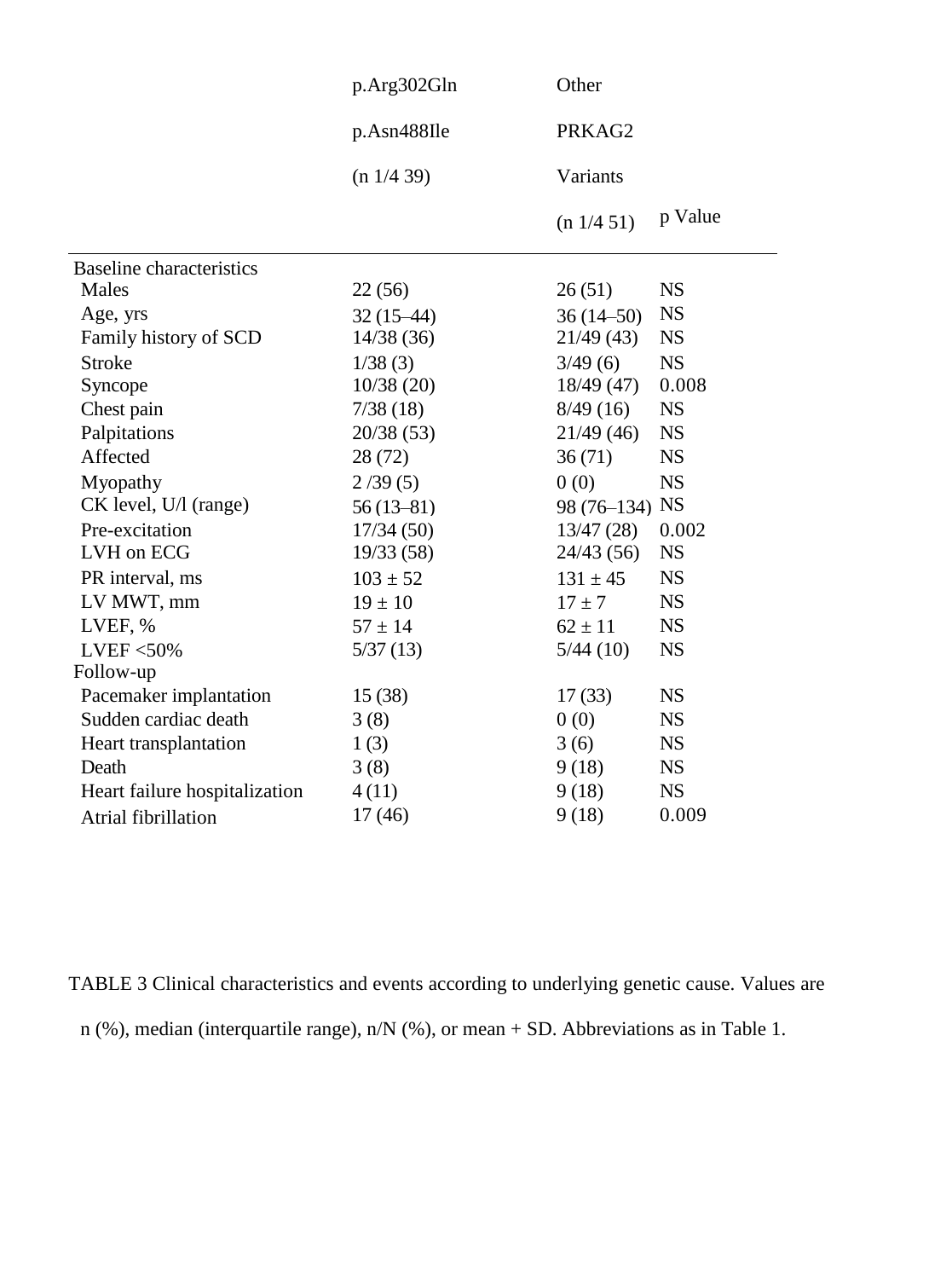|                               | Pathogenic   | Pathogenic or |            |
|-------------------------------|--------------|---------------|------------|
|                               | Likely       | Probably      |            |
|                               | Variants     | Pathogenic    |            |
|                               | (n 1/4 62)   | Variants      |            |
|                               |              | (n 1/4 28)    | p Value    |
| Male                          | 34(55)       | 15(53)        | <b>NS</b>  |
| Age at first evaluation, yrs  | $32(14-49)$  | $40(17-53)$   | <b>NS</b>  |
| Family history of SCD         | 22(35)       | 13(46)        | <b>NS</b>  |
| <b>Stroke</b>                 | 4(6)         | 0(0)          | <b>NS</b>  |
| Myopathy                      | 2(5)         | 0(0)          | NS         |
| Syncope                       | 20(32)       | 8(29)         | NS         |
| Chest pain                    | 13(21)       | 2(32)         | NS         |
| Palpitations                  | 32(52)       | 9(58)         | <b>NS</b>  |
| Pre-excitation                | 21(34)       | 9(32)         | NS         |
| Atrial fibrillation           | 11(18)       | 5(18)         | <b>NS</b>  |
| LVH in ECG                    | 30(48)       | 13(46)        | <b>NS</b>  |
| PR interval, ms               | $111 \pm 47$ | $139 \pm 51$  | <b>NS</b>  |
| LVEF, %                       | $62 \pm 11$  | $57 \pm 14$   | <b>NS</b>  |
| LV MWT, mm                    | $18 \pm 9$   | $16 \pm 6$    | ${\rm NS}$ |
| Follow-up                     |              |               |            |
| Pacemaker implantation        | 23(37)       | 9(32)         | <b>NS</b>  |
| Sudden cardiac death          | 2(3)         | 1(4)          | <b>NS</b>  |
| Heart transplantation         | 3(5)         | 1(4)          | NS         |
| Death                         | 8(13)        | 4(14)         | <b>NS</b>  |
| Heart failure hospitalization | 8(13)        | 5(18)         | <b>NS</b>  |
| Atrial fibrillation           | 20(32)       | 6(21)         | NS         |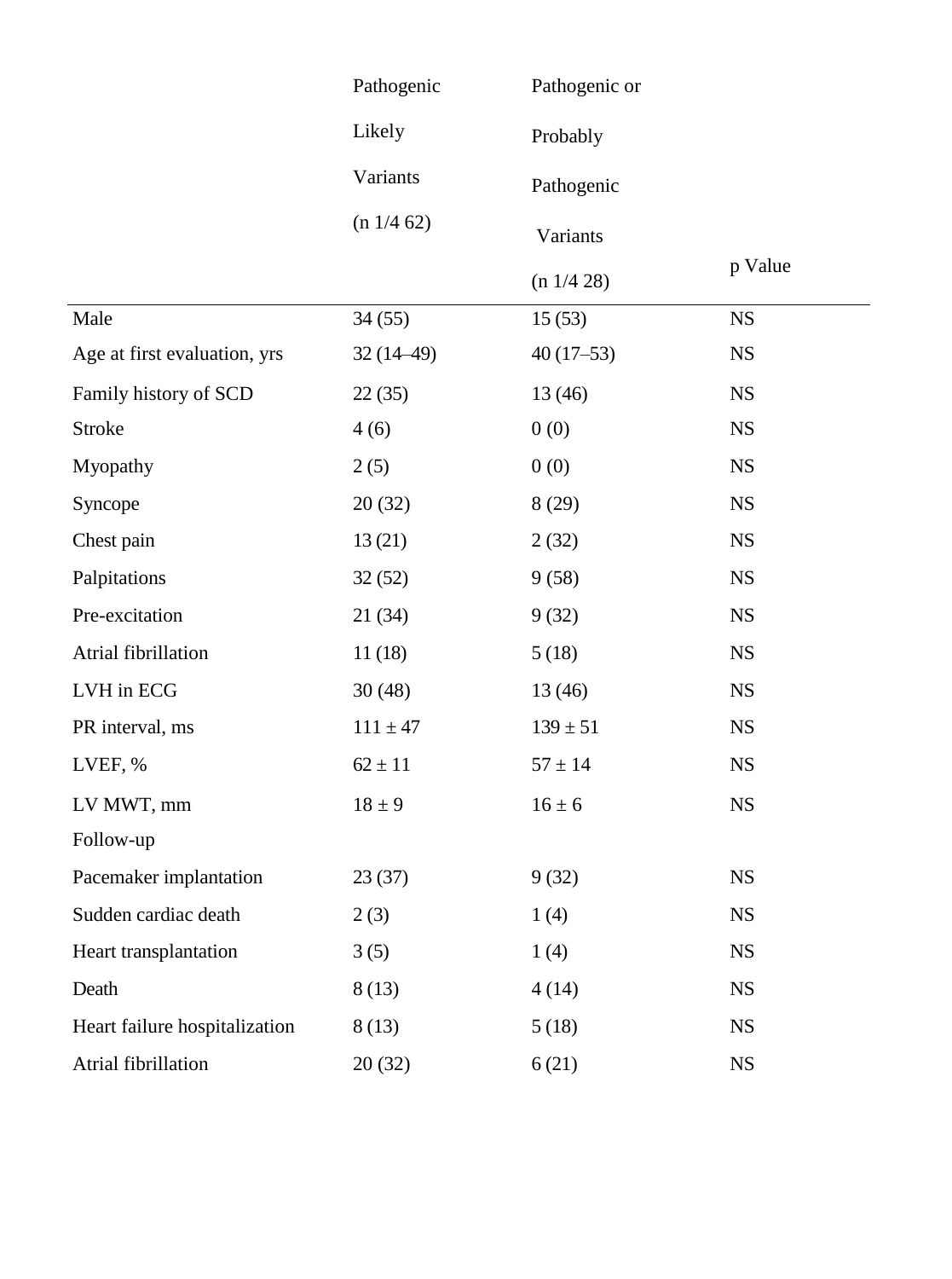TABLE 4 Clinical characteristics and events during follow-up in patients with pathogenic or likely pathogenic variants according to ACMG criteria and in those with probably pathogenic PRKAG2 rare genetic variants. Values are n (%), median (interquartile range), or mean + SD. Abbreviations as in Table 1.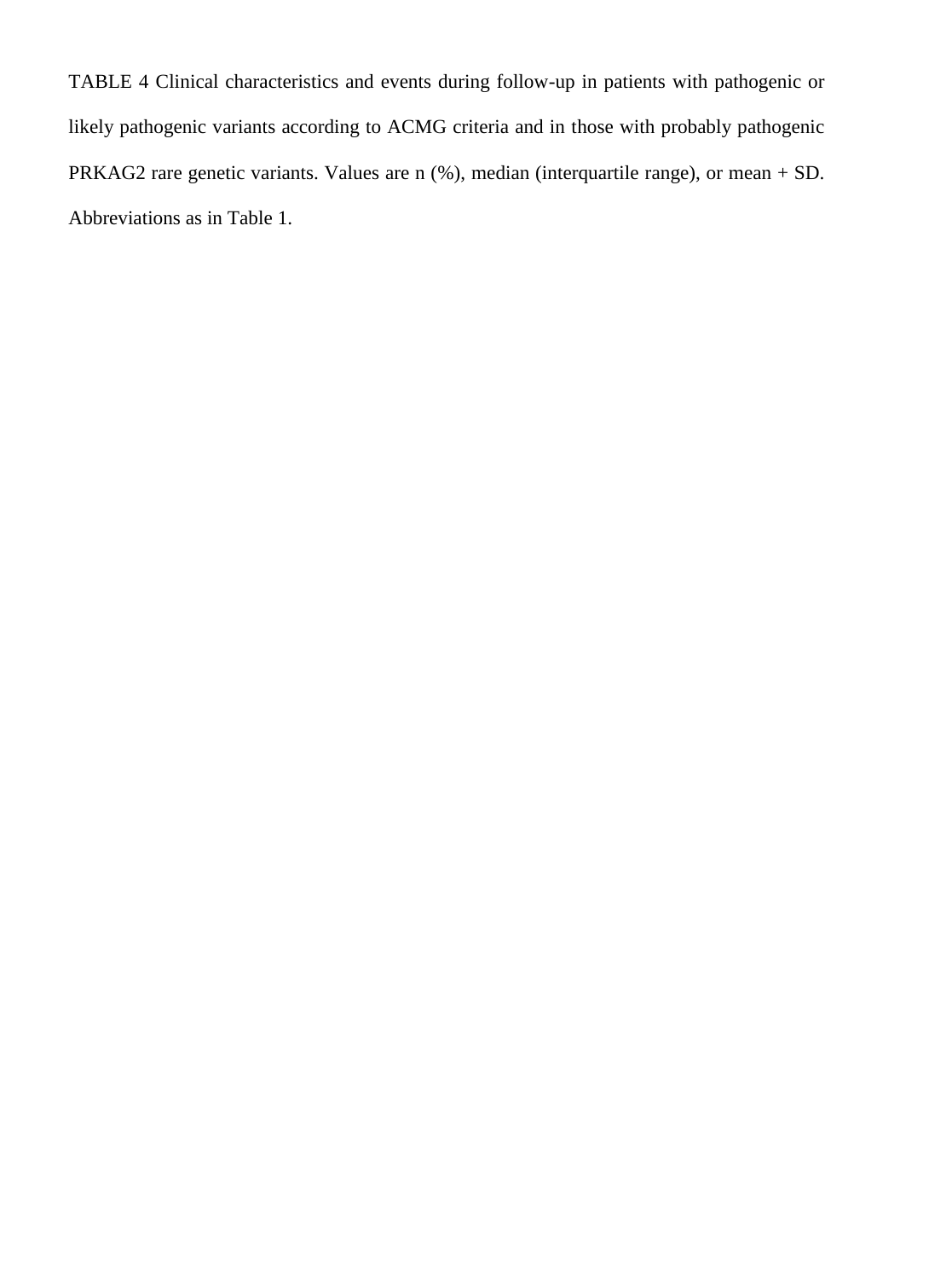FIGURE 1 Typical histological findings in patients with PRKAG2 syndrome. (A,B) Hematoxylineosin staining displaying hypertrophied myocytes. Magnification 200x and 400x. (C,D) Periodic acid Schiff (PAS) staining positive for glycogen accumulation in cardiomyocyte vacuoles. Magnification 200x and 400x. Yellow arrowheads indicate  $PAS<sup>b</sup>$  deposits, corresponding to glycogen. Images courtesy of Dr. Clara Salas, Department of Pathology, Hospital Universitario Puerta de Hierro Majadahonda.

FIGURE 2 Flowchart of the subjects included in the study. Clinical events and phenotype of subjects during the study. Affected patients were subjects with 1 or more of the following: unexplained left ventricular hypertrophy, left ventricular ejection fraction <50%, advanced conduction disorders, sustained ventricular tachycardia, supraventricular arrhythmias, electrocardiographic abnormalities, or skeletal myopathy. AF 1/4 atrial fibrillation; HF 1/4 heart failure; HTx 1/4 heart transplantation; PM 1/4 pacemaker; SCD 1/4 sudden cardiac death.

FIGURE 3 Prevalence of different complications in 90 subjects with PRKAG2 variants after a median follow-Up period of 6 years. Affected patients were subjects with 1 or more of the following: unexplained left ventricular hypertrophy, left ventricular ejection fraction <50%, advanced conduction disorders, sustained ventricular tachycardia, supraventricular arrhythmias, electrocardiographic abnormalities, or skeletal myopathy. Abbreviations as in Figure 2.

FIGURE 4 Survival curves in 90 subjects with PRKAG2 variants. Blue line indicates freedom of major adverse cardiac events (MACE) and death; red line indicates freedom of MACE, death, and atrial fibrillation (AF). MACE include sudden cardiac death (SCD), aborted SCD, appropriate implantable cardioverter-defibrillator discharge, heart failure hospitalization, heart transplantation, and pacemaker implantation.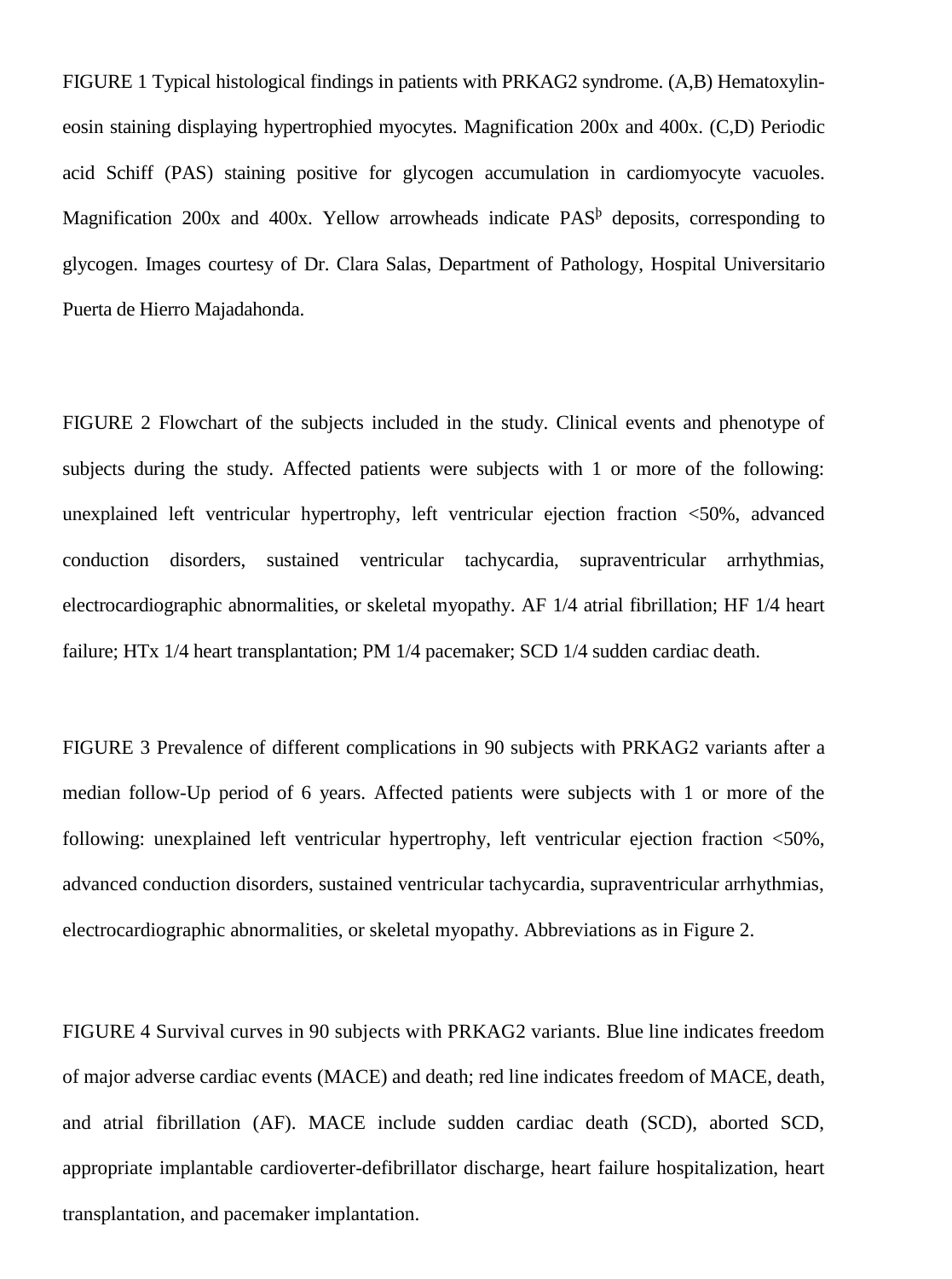FIGURE 5 Clinical diversity of PRKAG2 syndrome. (A,B) Electrocardiogram and 2-dimensional echocardiogram of a 51-year-old patient with a PRKAG2 p.Glu342Gln variant showing preexcitation and mild left ventricular hypertrophy. (C) Parasternal short-axis view of a 22-year-old man with the p.Arg302Gln PRKAG2 variant and a more severe phenotype (septal thickness 35 mm). (D) Late gadolinium enhanced cardiac magnetic resonance image of the patient in C 11 years after first assessment showing severe fibrosis in the intraventricular septum.

Central Illustration. Manifestations, survival curve free of major adverse cardiac events and death, and outcomes in 90 subjects with variants in the PRKAG2 gene. Major adverse cardiac events were a composite of appropriate implantable cardioverter-defibrillator shock, aborted sudden cardiac death (SCD), SCD, heart transplantation, left ventricular assist device implantation, and pacemaker implantation. Affected patients were subjects with 1 or more of the following: unexplained left ventricular hypertrophy, left ventricular ejection fraction <50%, advanced conduction disorders, sustained ventricular tachycardia, supraventricular arrhythmias, electrocardiographic abnormalities, or skeletal myopathy.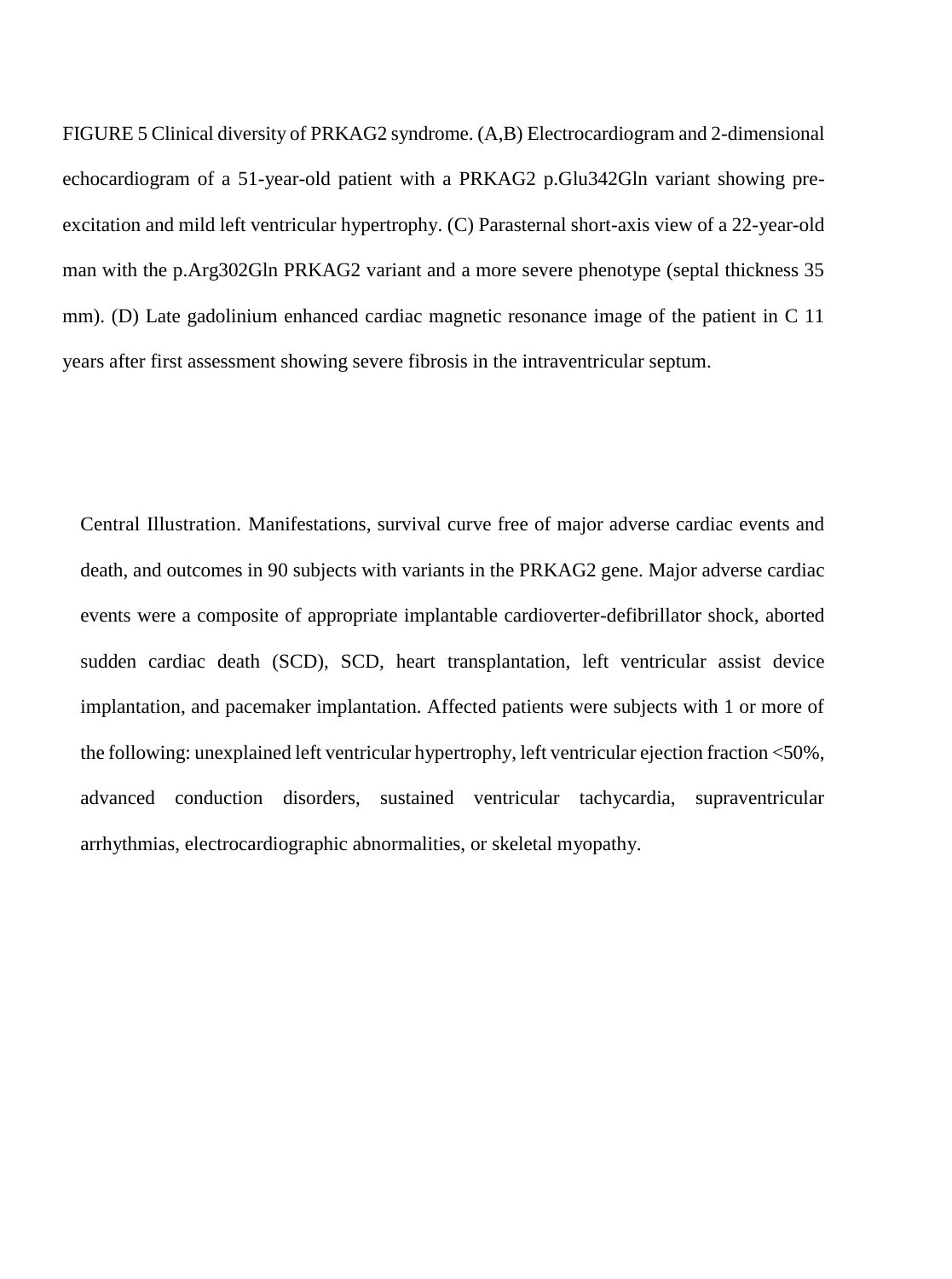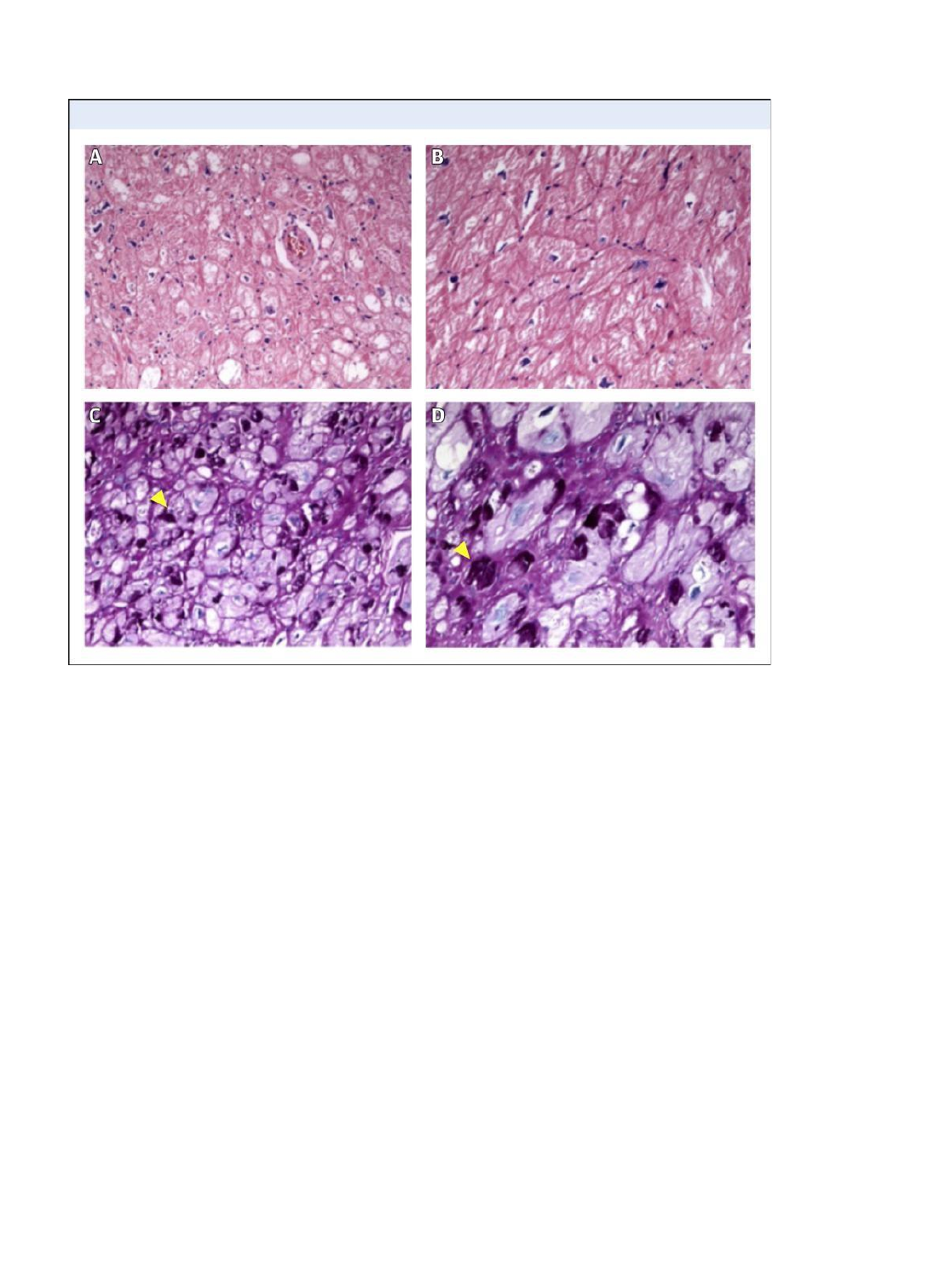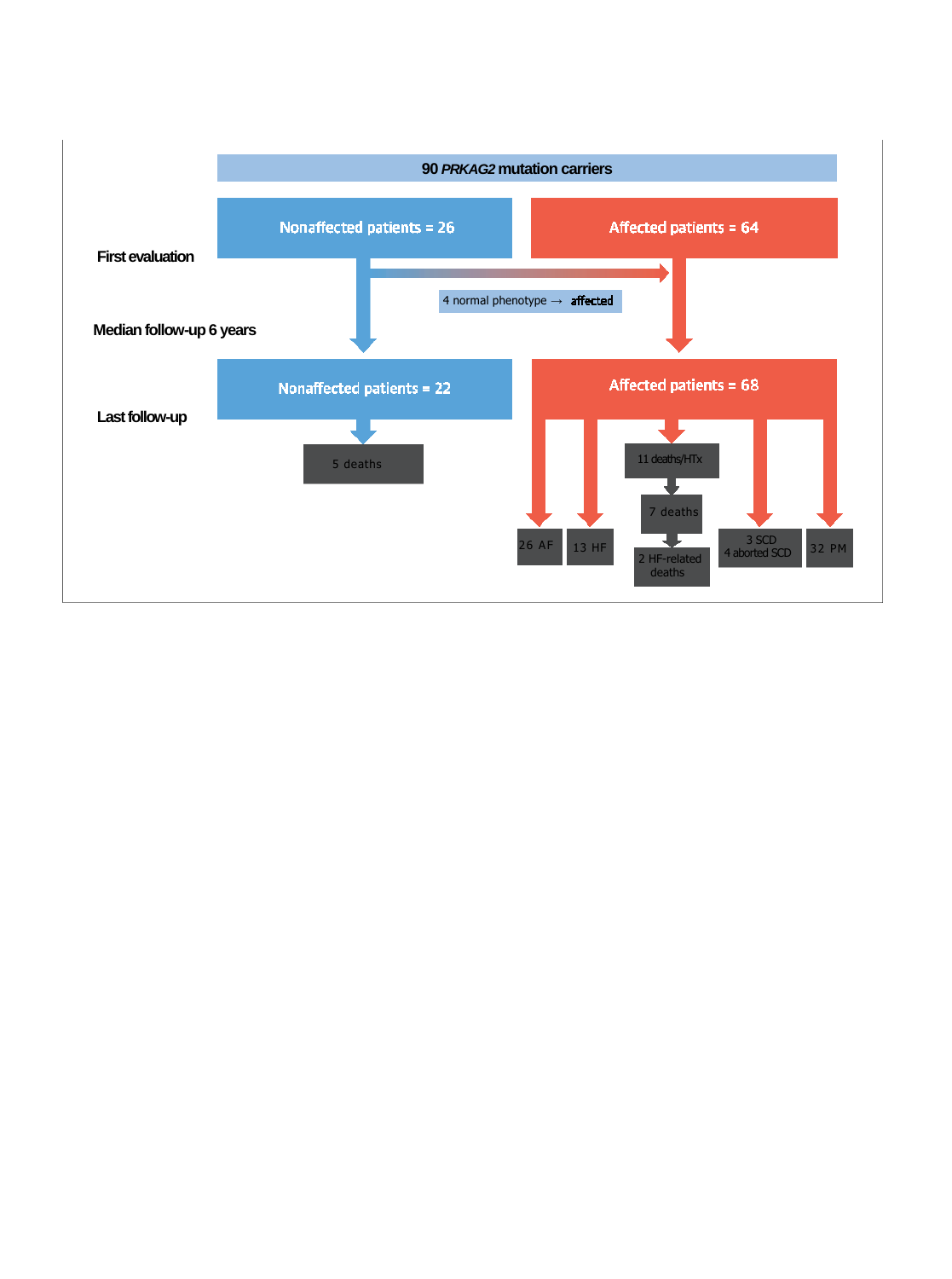

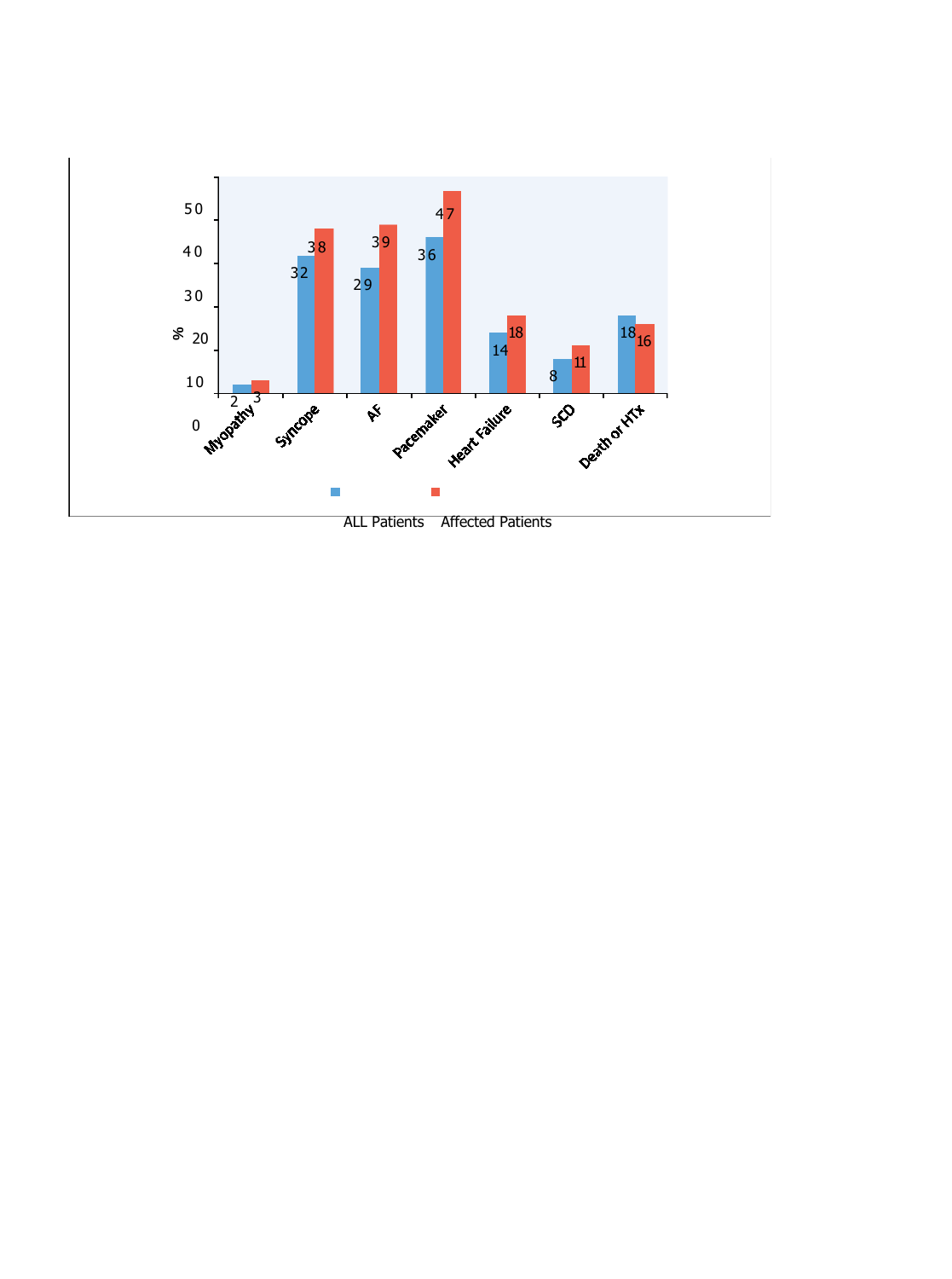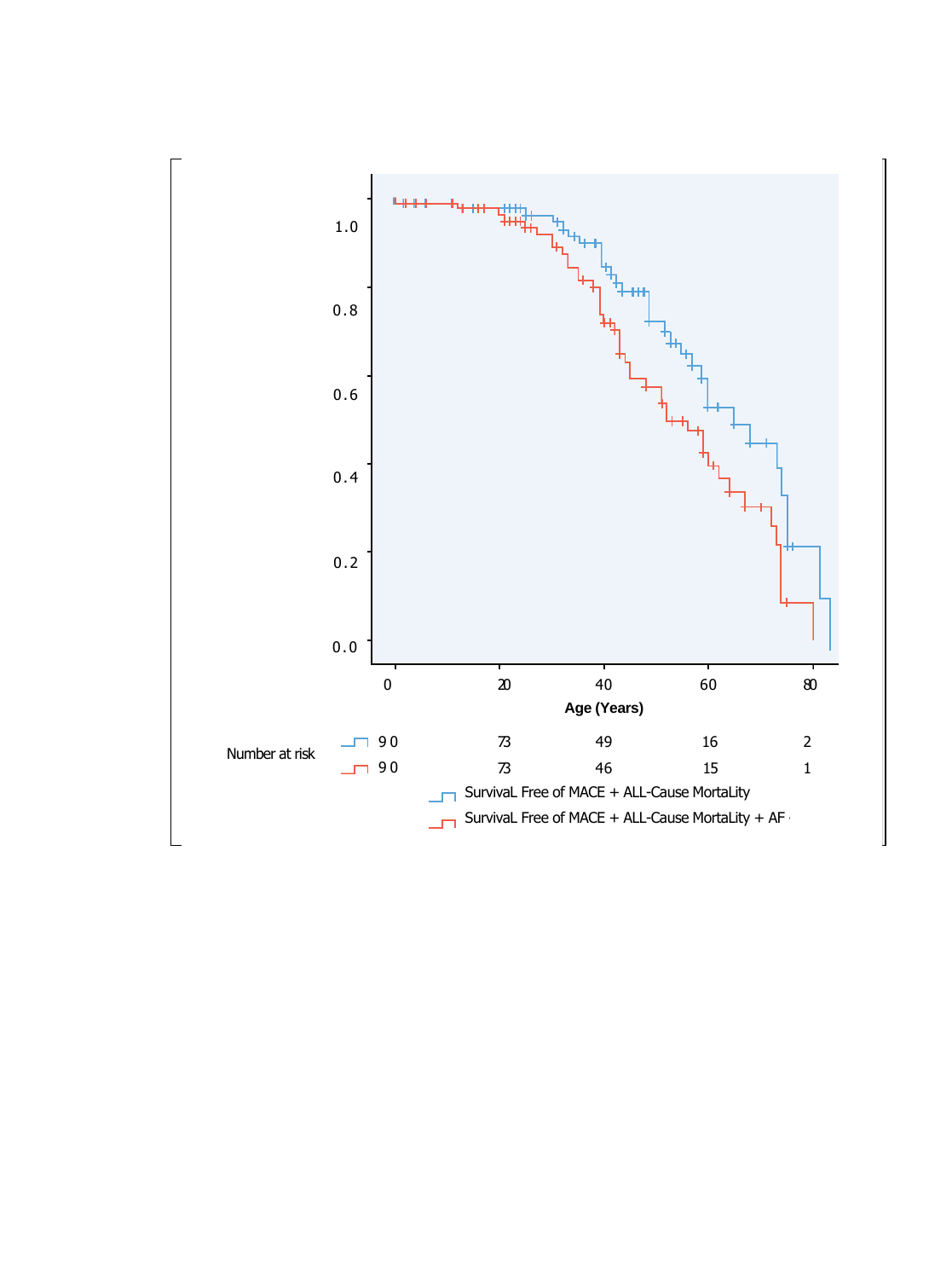#### *PRKAG2* **SYNDROME**



#### **CLASSICAL FEATURES EVENTS AT END OF FOLLOW-UP (%)**

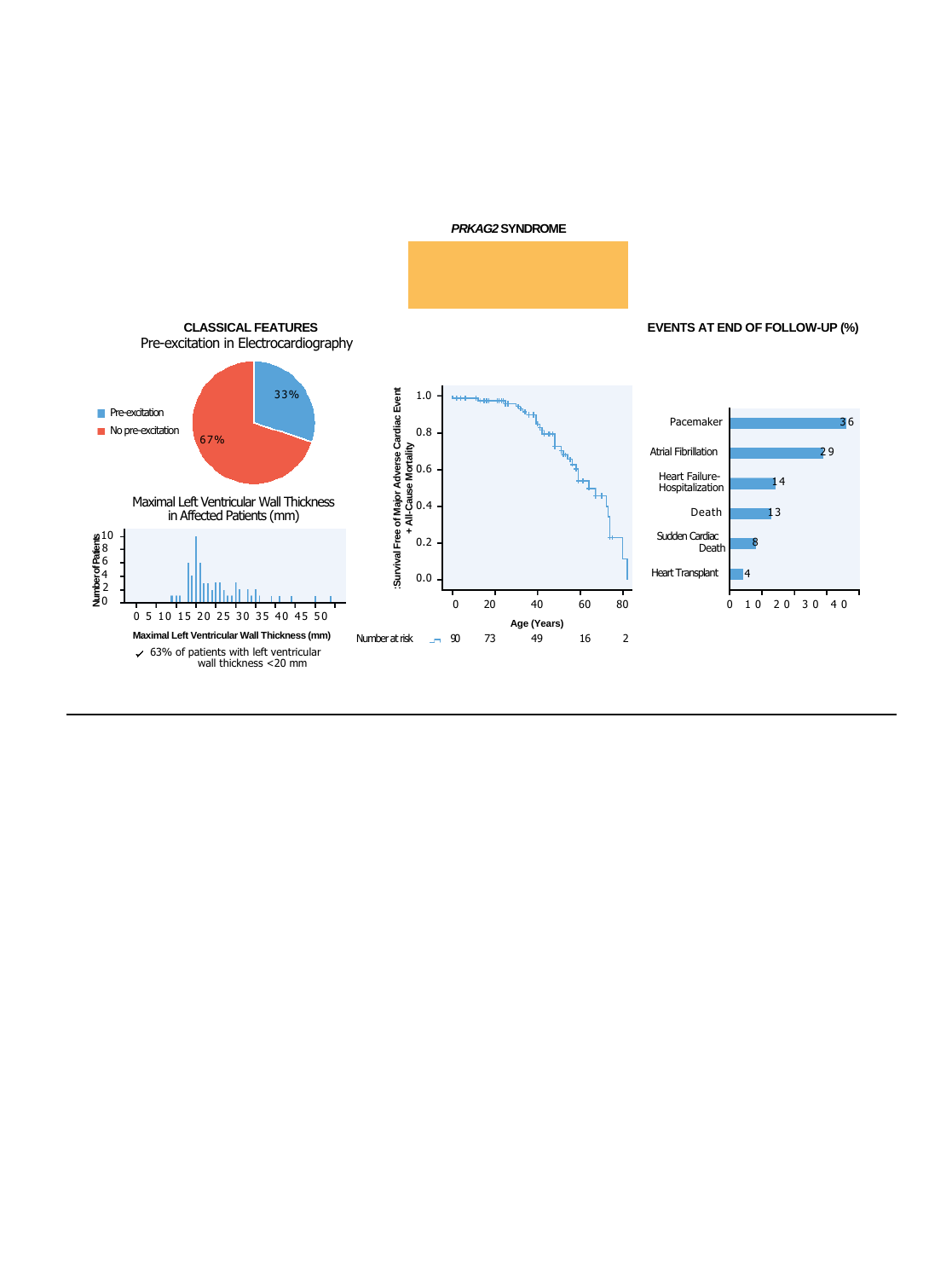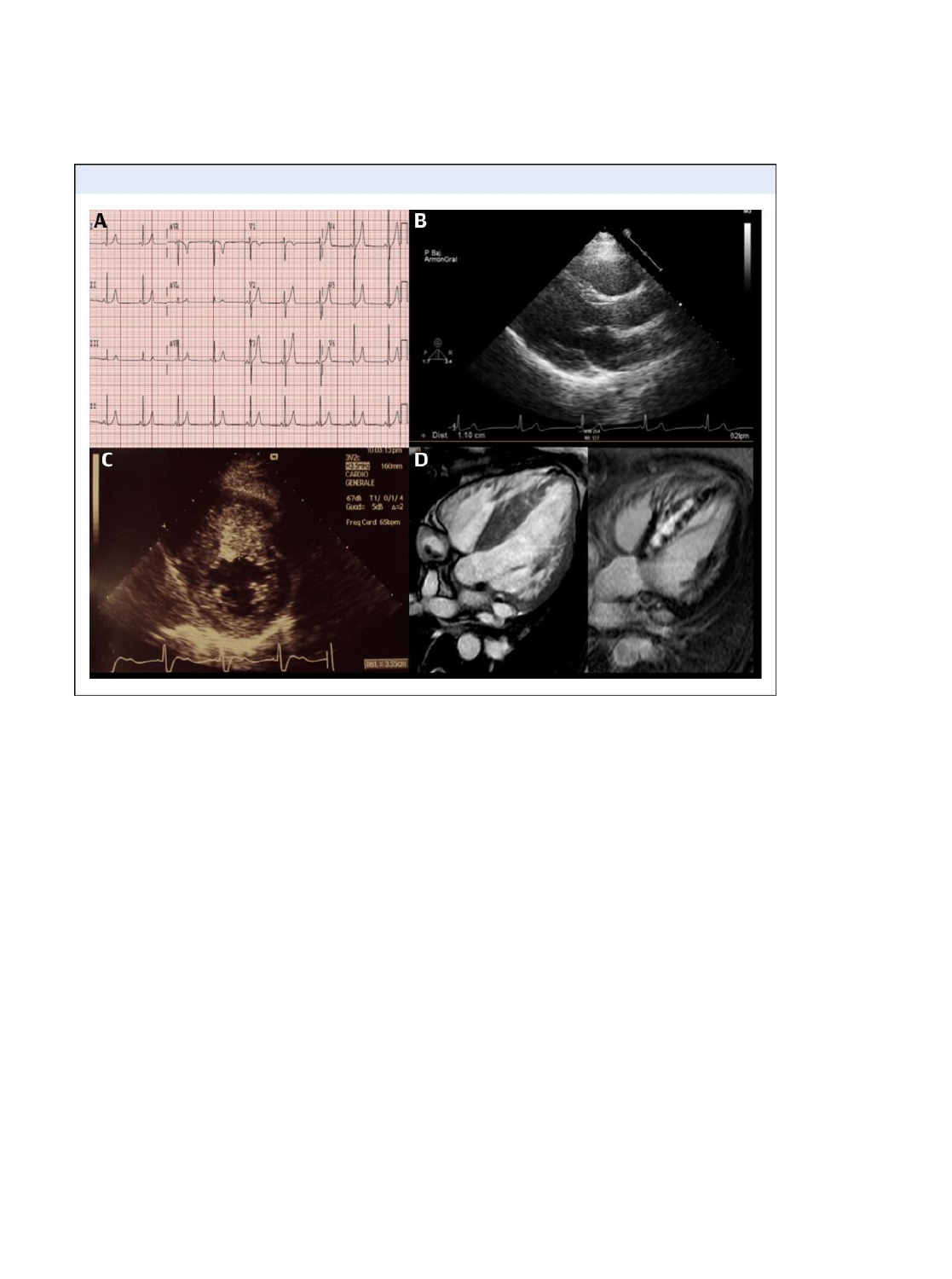### **REFERENCES**

- 1. Geske JB, Ommen SR, Gersh BJ. Hypertrophic cardiomyopathy: clinical update. J Am Coll Cardiol HF 2018;6:364–75.
- 2. Arad M, Maron BJ, Gorham JM, et al. Glycogen storage diseases presenting as hypertrophic cardiomyopathy. N Engl J Med 2005;352:362–72.
- 3. Gollob MH, Green MS, Tang AS, et al. Identification of a gene responsible for familial WolffParkinson-White syndrome. N Engl J Med 2001; 344:1823–31.
- 4. Gollob MH, Green MS, Tang AS, Roberts R. PRKAG2 cardiac syndrome: familial ventricular preexcitation, conduction system disease, and cardiac hypertrophy. Curr Opin Cardiol 2002;17: 229–34.
- 5. Thevenon J, Laurent G, Ader F, et al. High prevalence of arrhythmic and myocardial complications in patients with cardiac glycogenosis due to PRKAG2 mutations. Europace 2017;19: 651–9.
- 6. Murphy RT, Mogensen J, McGarry K, et al. Adenosine monophosphate-activated protein kinase disease mimicks hypertrophic cardiomyopathy and Wolff-Parkinson-White syndrome: natural history. J Am Coll Cardiol 2005;45: 922–30.
- 7. Arad M, Seidman JG, Seidman CE, et al. Constitutively active AMP kinase mutations cause glycogen storage disease mimicking hypertrophic cardiomyopathy. J Clin Invest 2002; 109:357–62.
- 8. Sternick EB, Oliva A, Gerken LM, et al. Clinical, electrocardiographic, and electrophysiologic characteristics of patients with a fasciculoventricular pathway: the role of PRKAG2 mutation. Hear Rhythm 2011;8:58–64.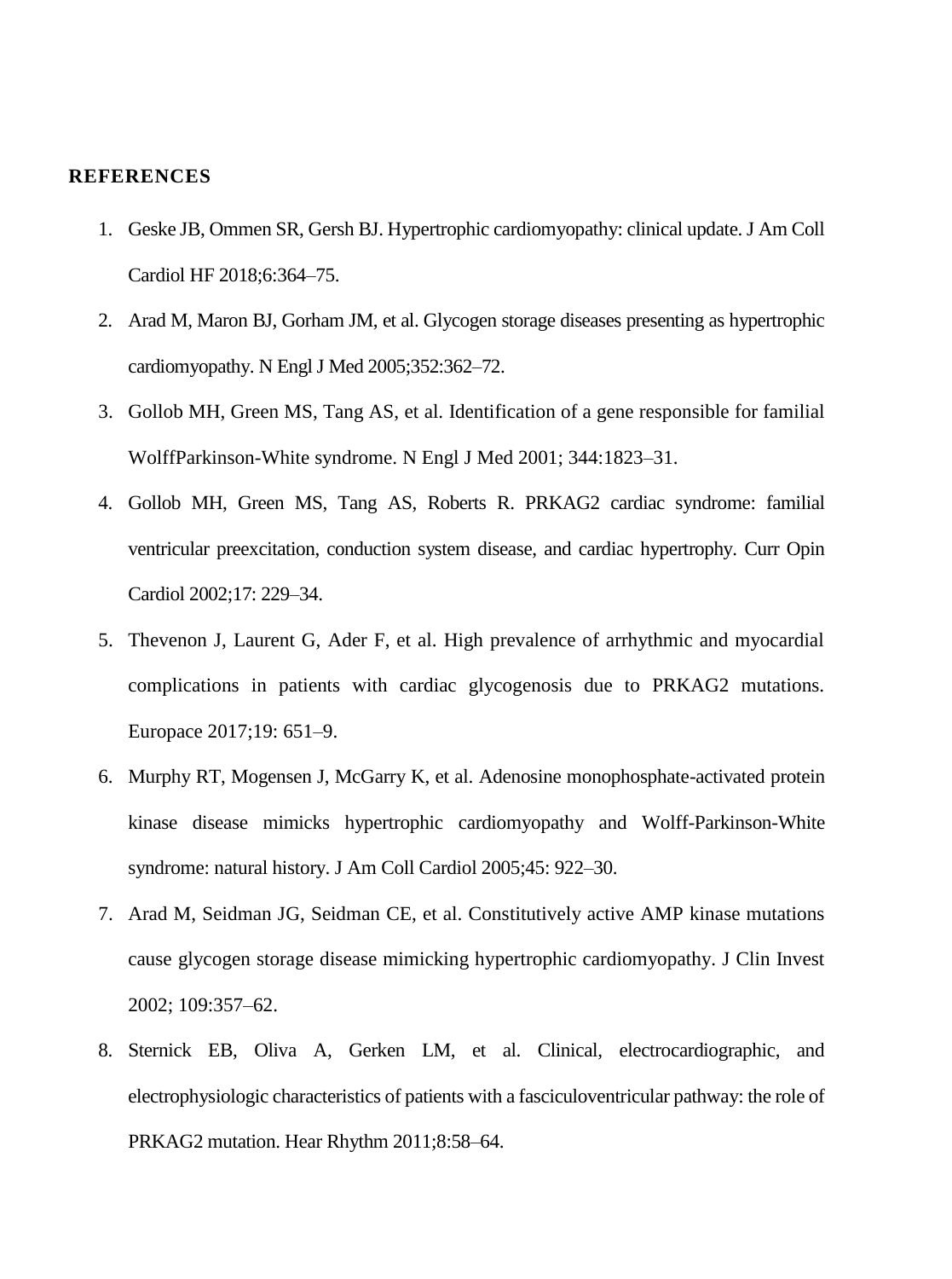- 9. Richards S, Aziz N, Bale S, et al. Standards and guidelines for the interpretation of sequence variants: a joint consensus recommendation of the American College of Medical Genetics and Genomics and the Association for Molecular Pathology. Genet Med 2015;17:405–24.
- 10. Broad Institute. ExAC Browser. Available at: [http://exac.broadinstitute.org.](http://exac.broadinstitute.org/) Accessed August 28, 2019.
- 11. López-Sainz Á, Salazar-Mendiguchía J, GarcíaÁlvarez A, et al. Clinical findings and prognosis of Danon disease. An analysis of the Spanish Multicenter Danon Registry. Rev Esp Cardiol 2019;72: 479–86.
- 12. Lorenzini M, Anastasiou Z, O'Mahony C, et al. Mortality among referral patients with hypertrophic cardiomyopathy vs the general European population. JAMA Cardiol 2020;5:73–80.
- 13. Porto AG, Brun F, Severini GM, et al. Clinical spectrum of PRKAG2 syndrome. Circ Arrhythm Electrophysiol 2016;9:e003121-14.
- 14. Gollob MH, Seger JJ, Gollob TN, et al. Novel PRKAG2 mutation responsible for the genetic syndrome of ventricular preexcitation and conduction system disease with childhood onset and absence of cardiac hypertrophy. Circulation 2001; 104:3030–3.
- 15. Sternick EB, Oliva A, Magalhaes LP, et al. Familial pseudo-Wolff-Parkinson-White syndrome. J Cardiovasc Electrophysiol 2006;17:724–32.
- 16. Blair E, Redwood C, Ashrafian H, et al. Mutations in the gamma2 subunit of AMP-activated protein kinase cause familial hypertrophic cardiomyopathy: Evidence for the central role of energy compromise in disease pathogenesis. Hum Mol Genet 2001;10:1215–20.